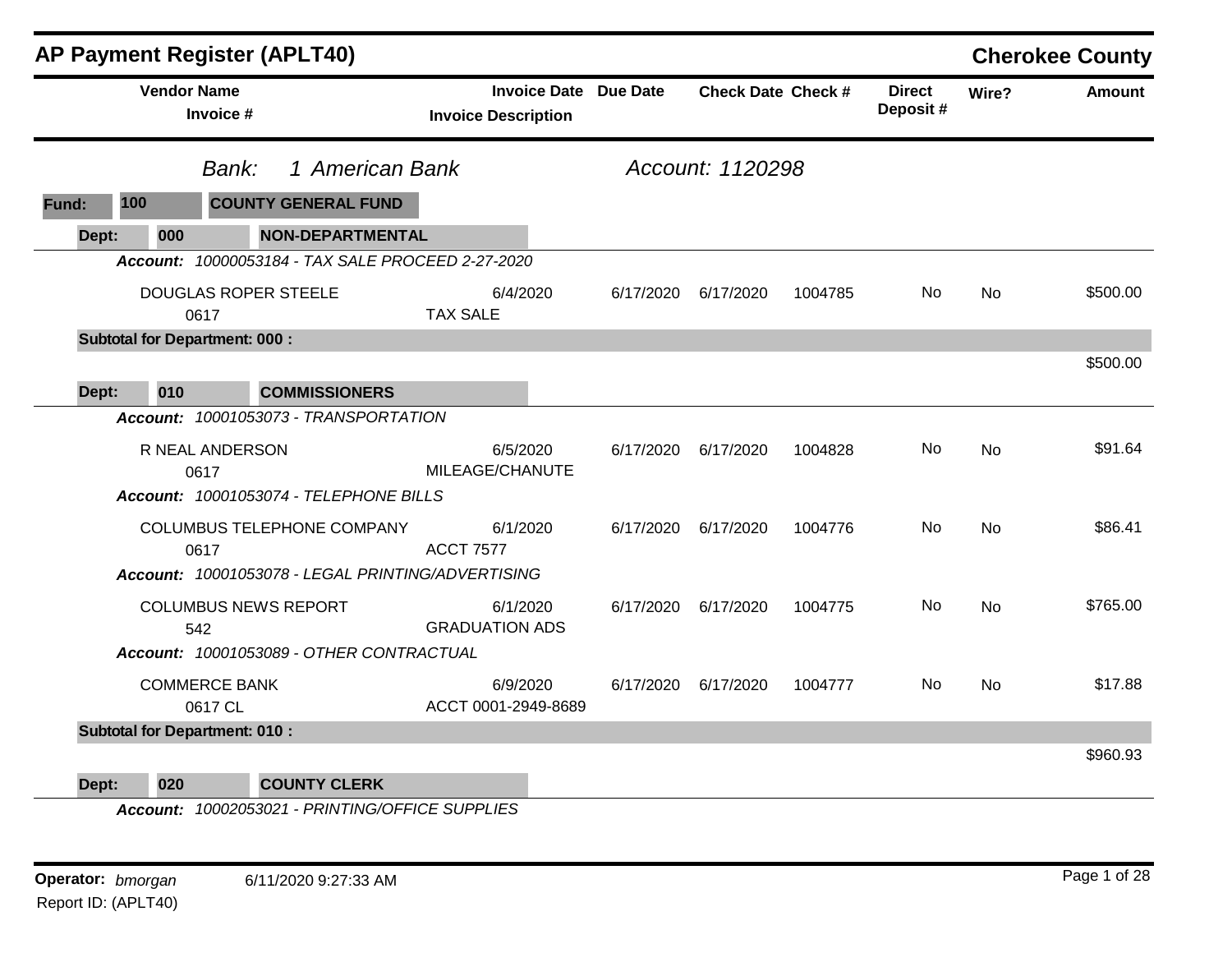| <b>AP Payment Register (APLT40)</b>                                                                                     |                                                            |           |                           |         |                           |           | <b>Cherokee County</b> |
|-------------------------------------------------------------------------------------------------------------------------|------------------------------------------------------------|-----------|---------------------------|---------|---------------------------|-----------|------------------------|
| <b>Vendor Name</b><br>Invoice #                                                                                         | <b>Invoice Date Due Date</b><br><b>Invoice Description</b> |           | <b>Check Date Check #</b> |         | <b>Direct</b><br>Deposit# | Wire?     | <b>Amount</b>          |
| <b>MCCARTY'S</b><br>P79196-00                                                                                           | 6/5/2020<br>INV P79196-00                                  | 6/17/2020 | 6/17/2020                 | 1004806 | No                        | <b>No</b> | \$130.94               |
| <b>COMMERCE BANK</b><br>0617 CL1                                                                                        | 6/9/2020<br>ACCT 0000-3163-7671                            | 6/17/2020 | 6/17/2020                 | 1004777 | No                        | No        | \$11.99                |
| Account: 10002053023 - EMPLOYEE FOOD/MEALS<br><b>COMMERCE BANK</b><br>0617 CL<br>Account: 10002053074 - TELEPHONE BILLS | 6/9/2020<br>ACCT 0001-2949-8689                            | 6/17/2020 | 6/17/2020                 | 1004777 | No                        | No        | \$38.66                |
| COLUMBUS TELEPHONE COMPANY<br>0617                                                                                      | 6/1/2020<br><b>ACCT 7577</b>                               | 6/17/2020 | 6/17/2020                 | 1004776 | No.                       | <b>No</b> | \$89.16                |
| <b>Subtotal for Department: 020:</b>                                                                                    |                                                            |           |                           |         |                           |           | \$270.75               |
| <b>TREASURER</b><br>Dept:<br>030                                                                                        |                                                            |           |                           |         |                           |           |                        |
| Account: 10003053029 - MISC SUPPLIES                                                                                    |                                                            |           |                           |         |                           |           |                        |
| CALIBRATED FORMS CO., INC<br>49314341                                                                                   | 6/8/2020<br>INV 49314341                                   | 6/17/2020 | 6/17/2020                 | 1004761 | No                        | No        | \$203.51               |
| Account: 10003053074 - TELEPHONE BILLS                                                                                  |                                                            |           |                           |         |                           |           |                        |
| COLUMBUS TELEPHONE COMPANY<br>0617                                                                                      | 6/1/2020<br><b>ACCT 7577</b>                               | 6/17/2020 | 6/17/2020                 | 1004776 | No                        | No        | \$152.80               |
| <b>SUMNERONE</b><br>2537475                                                                                             | 6/8/2020<br>INV 2537475                                    | 6/17/2020 | 6/17/2020                 | 1004837 | No                        | No        | \$167.39               |
| Account: 10003053089 - OTHER CONTRACTUAL                                                                                |                                                            |           |                           |         |                           |           |                        |
| POSTMASTER GENERAL<br>0617 TR                                                                                           | 6/4/2020<br>PO BOX 149 YEARLY RENTAL                       | 6/17/2020 | 6/17/2020                 | 1004822 | No.                       | No        | \$150.00               |
| <b>Subtotal for Department: 030:</b>                                                                                    |                                                            |           |                           |         |                           |           |                        |
| 040                                                                                                                     |                                                            |           |                           |         |                           |           | \$673.70               |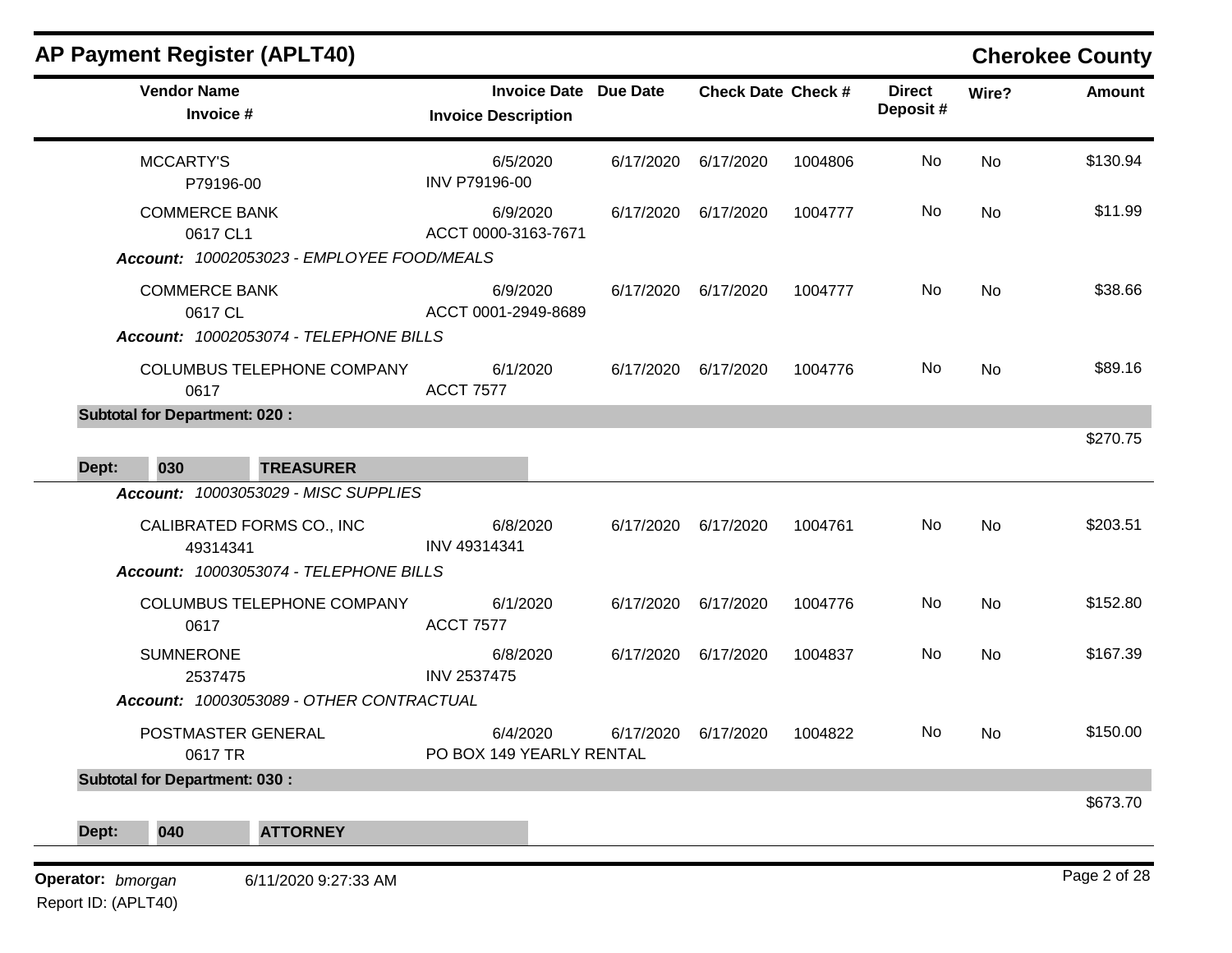|       |                                      | AP Payment Register (APLT40)                     |                                                            |           |                           |         |                           |           | <b>Cherokee County</b> |
|-------|--------------------------------------|--------------------------------------------------|------------------------------------------------------------|-----------|---------------------------|---------|---------------------------|-----------|------------------------|
|       | <b>Vendor Name</b><br>Invoice #      |                                                  | <b>Invoice Date Due Date</b><br><b>Invoice Description</b> |           | <b>Check Date Check #</b> |         | <b>Direct</b><br>Deposit# | Wire?     | <b>Amount</b>          |
|       |                                      | Account: 10004053021 - PRINTING/OFFICE SUPPLIES  |                                                            |           |                           |         |                           |           |                        |
|       | <b>COMMERCE BANK</b><br>0617 AT2     | Account: 10004053030 - GASOLINE                  | 6/9/2020<br>ACCT 0001-1455-1617                            | 6/17/2020 | 6/17/2020                 | 1004777 | No                        | <b>No</b> | \$1,131.47             |
|       | <b>COMMERCE BANK</b><br>0617 AT1     |                                                  | 6/9/2020<br>ACCT 0000-3278-5388                            | 6/17/2020 | 6/17/2020                 | 1004777 | No                        | <b>No</b> | \$43.91                |
|       | <b>COMMERCE BANK</b><br>0617 at      |                                                  | 6/9/2020<br>ACCT 0000-0198-5126                            | 6/17/2020 | 6/17/2020                 | 1004777 | No.                       | No        | \$60.39                |
|       |                                      | Account: 10004053074 - TELEPHONE BILLS           |                                                            |           |                           |         |                           |           |                        |
|       | 0617                                 | COLUMBUS TELEPHONE COMPANY                       | 6/1/2020<br><b>ACCT 7577</b>                               | 6/17/2020 | 6/17/2020                 | 1004776 | No                        | <b>No</b> | \$254.62               |
|       |                                      | Account: 10004053089 - OTHER CONTRACTUAL         |                                                            |           |                           |         |                           |           |                        |
|       | <b>COMMERCE BANK</b><br>0617 AT2     |                                                  | 6/9/2020<br>ACCT 0001-1455-1617                            | 6/17/2020 | 6/17/2020                 | 1004777 | No                        | No        | \$55.88                |
|       | 842412123                            | THOMSON REUTERS - WEST                           | 6/8/2020<br>INV 842412123                                  | 6/17/2020 | 6/17/2020                 | 1004840 | No                        | <b>No</b> | \$292.95               |
|       | <b>Subtotal for Department: 040:</b> |                                                  |                                                            |           |                           |         |                           |           |                        |
|       |                                      |                                                  |                                                            |           |                           |         |                           |           | \$1,839.22             |
| Dept: | 050                                  | <b>REGISTER OF DEEDS</b>                         |                                                            |           |                           |         |                           |           |                        |
|       |                                      | Account: 10005053074 - UTILITIES/TELEPHONE BILLS |                                                            |           |                           |         |                           |           |                        |
|       | 0617                                 | COLUMBUS TELEPHONE COMPANY                       | 6/1/2020<br><b>ACCT 7577</b>                               | 6/17/2020 | 6/17/2020                 | 1004776 | No                        | <b>No</b> | \$91.96                |
|       | <b>Subtotal for Department: 050:</b> |                                                  |                                                            |           |                           |         |                           |           |                        |
|       |                                      |                                                  |                                                            |           |                           |         |                           |           | \$91.96                |
| Dept: | 060                                  | <b>SHERIFF &amp; JAIL</b>                        |                                                            |           |                           |         |                           |           |                        |

*Account: 10006053021 - PRINTING/OFFICE SUPPLIES*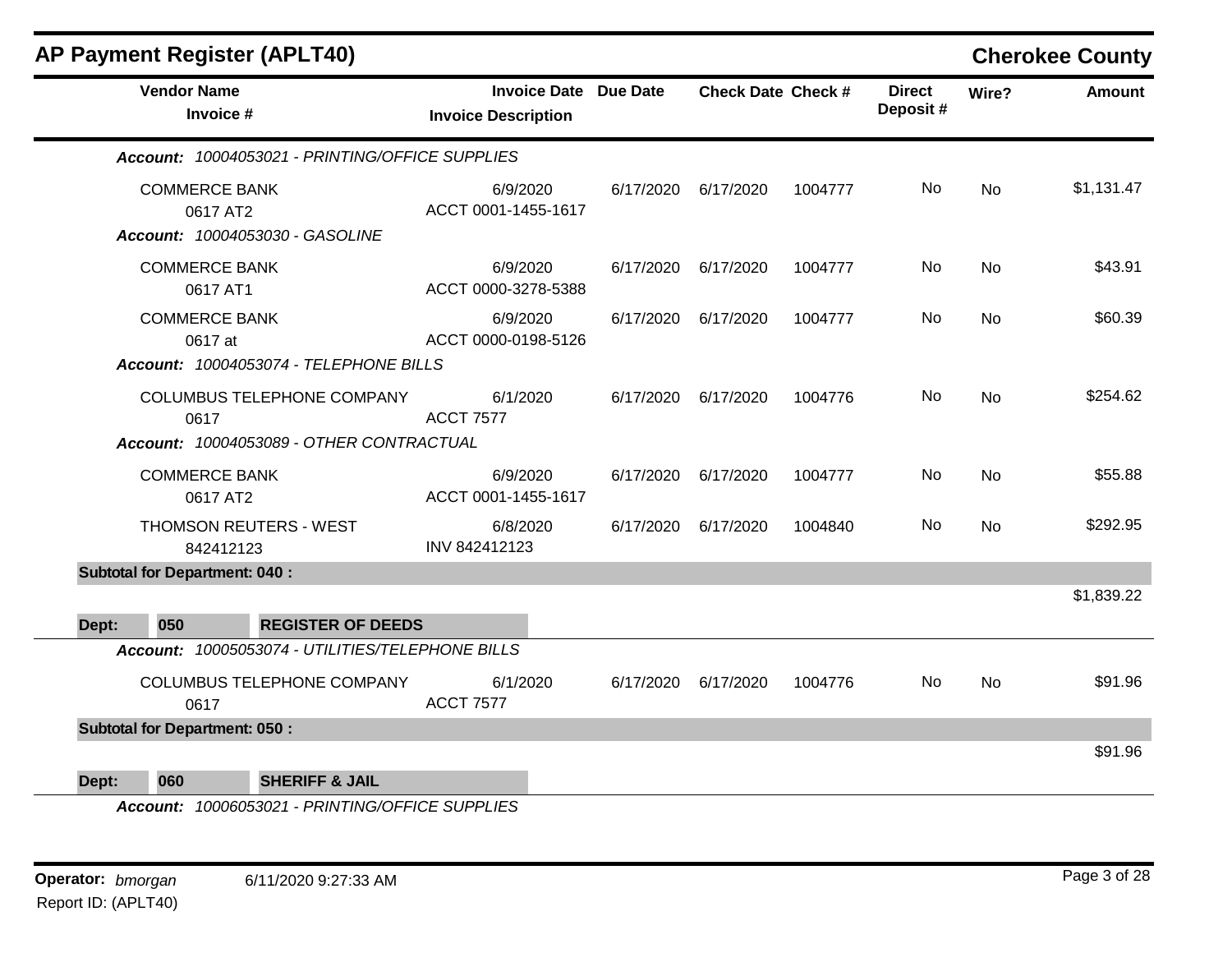| <b>Vendor Name</b><br>Invoice #                                                             | <b>Invoice Date Due Date</b><br><b>Invoice Description</b> | <b>Check Date Check #</b> |         | <b>Direct</b><br>Deposit# | Wire?     | <b>Amount</b> |
|---------------------------------------------------------------------------------------------|------------------------------------------------------------|---------------------------|---------|---------------------------|-----------|---------------|
| <b>CINTAS CORP</b><br>8404643640                                                            | 6/1/2020<br>INV 8404643640                                 | 6/17/2020 6/17/2020       | 1004768 | No.                       | No        | \$211.90      |
| <b>COMMERCE BANK</b><br>0617 SH2                                                            | 6/9/2020<br>ACCT 0000-0198-5019                            | 6/17/2020 6/17/2020       | 1004777 | No.                       | No        | \$206.26      |
| <b>COMMERCE BANK</b><br>0617 SH5                                                            | 6/9/2020<br>ACCT 0000-0198-5035                            | 6/17/2020 6/17/2020       | 1004777 | No                        | <b>No</b> | \$15.05       |
| ETTINGER'S OFFICE SUPPLY<br>5293030<br>Account: 10006053022 - EMPLOYEE UNIFORMS/ACCESSORIES | 6/4/2020<br>INV 5293030                                    | 6/17/2020 6/17/2020       | 1004788 | No.                       | <b>No</b> | \$97.07       |
| <b>COMMERCE BANK</b><br>0617 SH                                                             | 6/9/2020<br>ACCT 0000-0198-5001                            | 6/17/2020 6/17/2020       | 1004777 | No.                       | <b>No</b> | \$102.30      |
| <b>COMMERCE BANK</b><br>0617 SH <sub>2</sub>                                                | 6/9/2020<br>ACCT 0000-0198-5019                            | 6/17/2020 6/17/2020       | 1004777 | No                        | <b>No</b> | \$105.61      |
| <b>COMMERCE BANK</b><br>0617 SH                                                             | 6/9/2020<br>ACCT 0000-0198-5001                            | 6/17/2020 6/17/2020       | 1004777 | No.                       | No        | \$60.26       |
| <b>COMMERCE BANK</b><br>0617 SH6                                                            | 6/9/2020<br>ACCT 0000-0188-4600                            | 6/17/2020 6/17/2020       | 1004778 | No                        | <b>No</b> | \$346.62      |
| NEWEGG BUSINESS, INC<br>1302800855                                                          | 6/4/2020<br><b>INV 1302</b>                                | 6/17/2020 6/17/2020       | 1004815 | No.                       | No        | \$89.95       |
| Account: 10006053025 - PARTS/VEHICLE REPAIRS                                                |                                                            |                           |         |                           |           |               |
| NATALINIS AUTOMOTIVE<br>738287                                                              | 6/8/2020<br><b>INV 738287</b>                              | 6/17/2020 6/17/2020       | 1004813 | No.                       | No        | \$58.47       |
| NATALINIS AUTOMOTIVE<br>737916                                                              | 6/2/2020<br><b>INV 737916</b>                              | 6/17/2020 6/17/2020       | 1004812 | No.                       | No        | \$38.20       |
| NATALINIS AUTOMOTIVE<br>737280                                                              | 6/1/2020<br><b>INV 737280</b>                              | 6/17/2020 6/17/2020       | 1004812 | No                        | No        | \$11.02       |
| Account: 10006053028 - COMPUTER SUPPLIES                                                    |                                                            |                           |         |                           |           |               |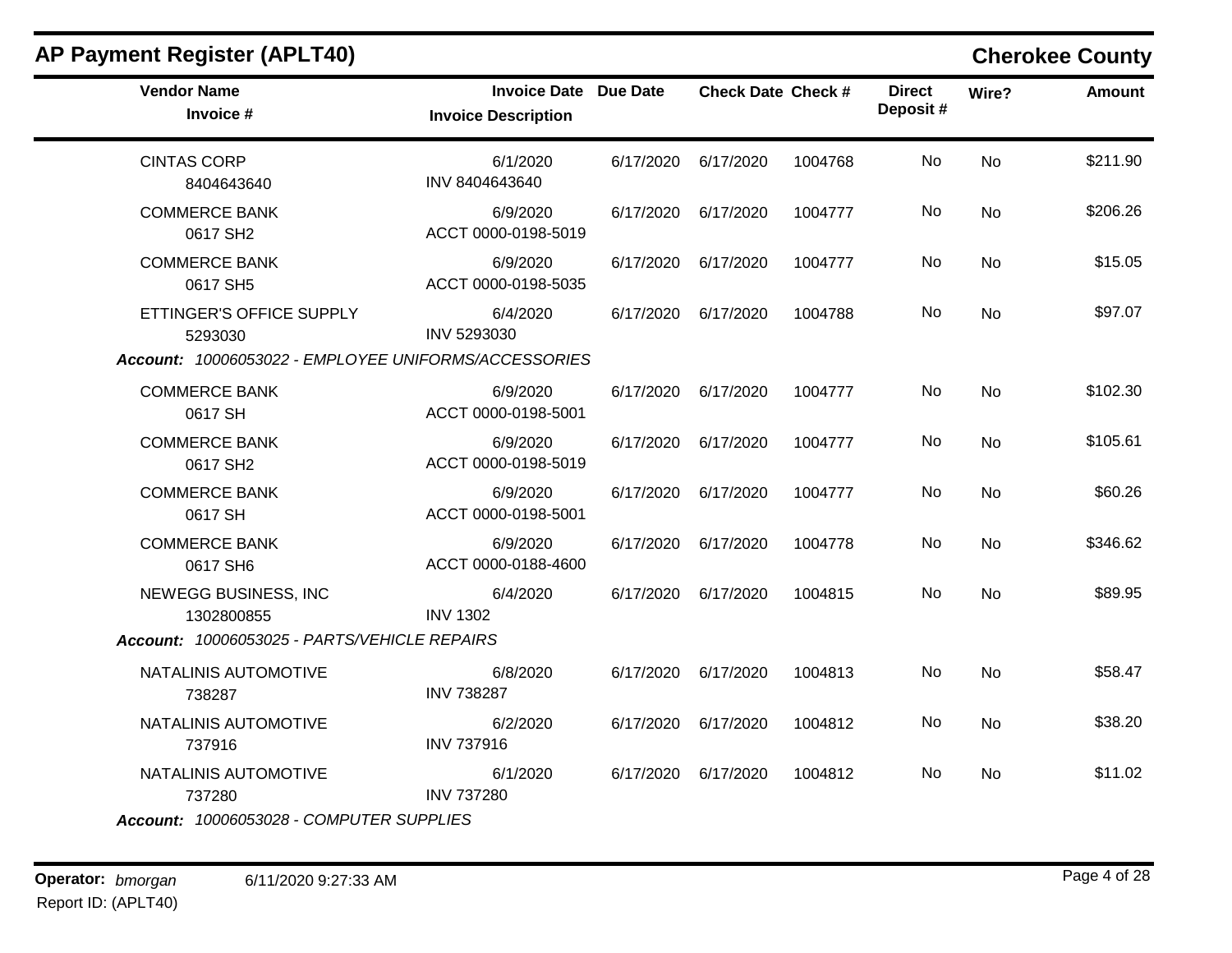| <b>Vendor Name</b><br>Invoice #                                                              | <b>Invoice Date Due Date</b><br><b>Invoice Description</b> | <b>Check Date Check #</b> |         | <b>Direct</b><br>Deposit# | Wire?     | <b>Amount</b> |
|----------------------------------------------------------------------------------------------|------------------------------------------------------------|---------------------------|---------|---------------------------|-----------|---------------|
| <b>COMMERCE BANK</b><br>0617 SH                                                              | 6/9/2020<br>ACCT 0000-0198-5001                            | 6/17/2020 6/17/2020       | 1004777 | No                        | <b>No</b> | \$189.50      |
| NEWEGG BUSINESS, INC<br>1302800425                                                           | 6/4/2020<br>INV 1302800425                                 | 6/17/2020 6/17/2020       | 1004815 | No.                       | <b>No</b> | \$209.98      |
| NEWEGG BUSINESS, INC<br>1302800855                                                           | 6/4/2020<br><b>INV 1302</b>                                | 6/17/2020 6/17/2020       | 1004815 | No                        | <b>No</b> | \$9.98        |
| NEWEGG BUSINESS, INC<br>1302801126                                                           | 6/4/2020<br>INV 1302801126                                 | 6/17/2020 6/17/2020       | 1004815 | No.                       | <b>No</b> | \$26.00       |
| NEWEGG BUSINESS, INC<br>1302801828                                                           | 6/5/2020<br>INV 1302801828                                 | 6/17/2020 6/17/2020       | 1004815 | No                        | <b>No</b> | \$299.99      |
| NEWEGG BUSINESS, INC<br>1302801976<br>Account: 10006053030 - GASOLINE                        | 6/5/2020<br>INV 1302801976                                 | 6/17/2020 6/17/2020       | 1004815 | No.                       | <b>No</b> | \$8.99        |
| <b>COMMERCE BANK</b><br>0617 SH4                                                             | 6/9/2020<br>ACCT 0000-1540-8040                            | 6/17/2020 6/17/2020       | 1004777 | No                        | <b>No</b> | \$28.00       |
| <b>COMMERCE BANK</b><br>0617 SH3                                                             | 6/9/2020<br>ACCT 0000-0268-3076                            | 6/17/2020 6/17/2020       | 1004777 | No.                       | <b>No</b> | \$24.50       |
| <b>COMMERCE BANK</b><br>0617 SH2<br>Account: 10006053031 - DIESEL FUEL                       | 6/9/2020<br>ACCT 0000-0198-5019                            | 6/17/2020 6/17/2020       | 1004777 | No.                       | No        | \$36.13       |
| <b>FARMERS COOPERATIVE ASSOCIATION</b><br>0617<br>Account: 10006053040 - JANITORIAL SUPPLIES | 6/4/2020<br>INV 224055, 224059                             | 6/17/2020 6/17/2020       | 1004790 | No                        | <b>No</b> | \$58.74       |
| HENRY KRAFT INC<br>304789                                                                    | 6/5/2020<br><b>INV 304789</b>                              | 6/17/2020 6/17/2020       | 1004793 | No.                       | <b>No</b> | \$605.14      |
| <b>HENRY KRAFT INC</b><br>304078                                                             | 6/4/2020<br><b>INV 304078</b>                              | 6/17/2020 6/17/2020       | 1004793 | No.                       | <b>No</b> | \$739.47      |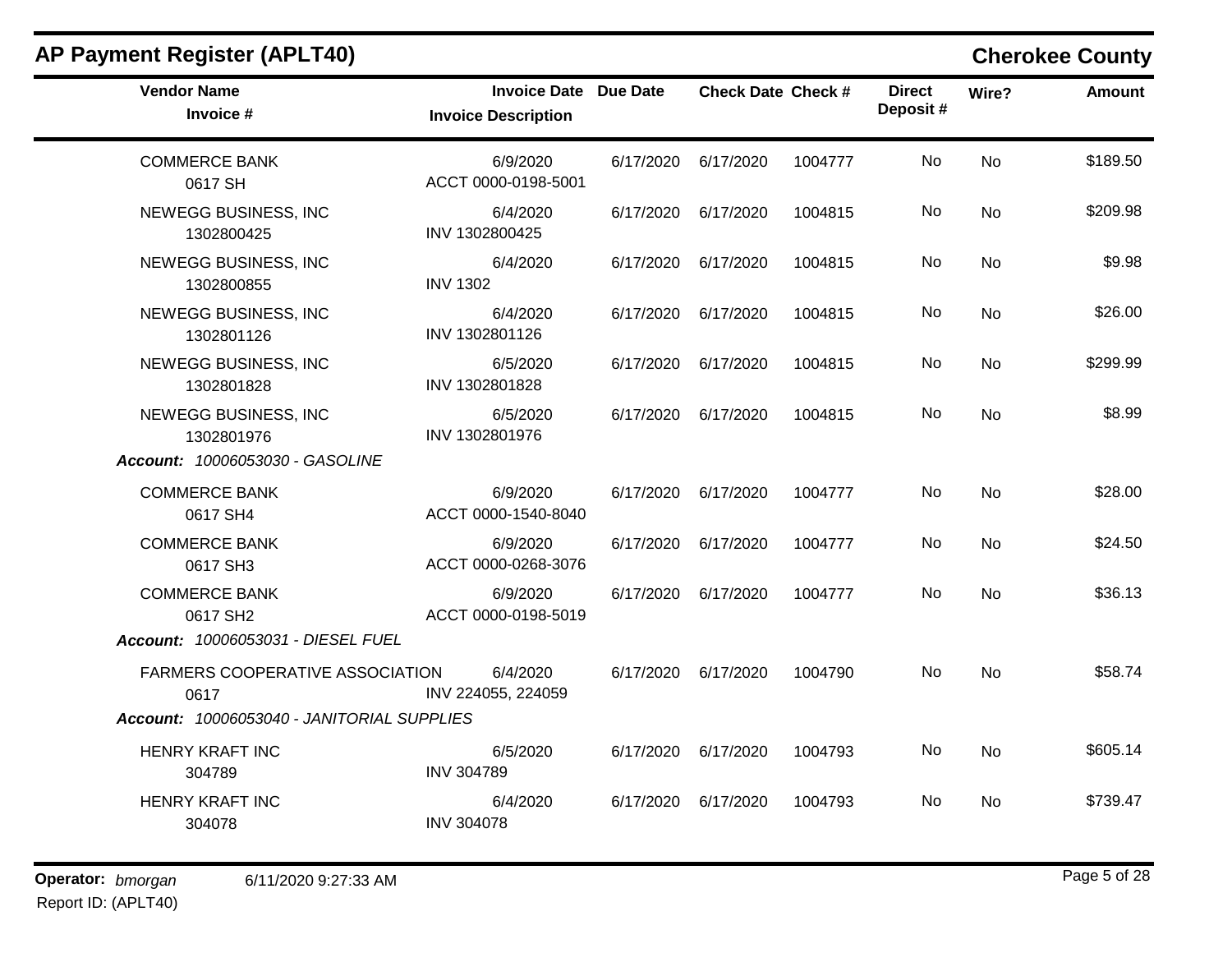| <b>Vendor Name</b>                                     | <b>Invoice Date Due Date</b>      |                     | <b>Check Date Check #</b> |         | <b>Direct</b><br>Deposit# | Wire?     | <b>Amount</b> |
|--------------------------------------------------------|-----------------------------------|---------------------|---------------------------|---------|---------------------------|-----------|---------------|
| Invoice #                                              | <b>Invoice Description</b>        |                     |                           |         |                           |           |               |
| Account: 10006053068 - OTHER COMMODITIES               |                                   |                     |                           |         |                           |           |               |
| FARMERS COOPERATIVE ASSOCIATION<br>276644              | 6/5/2020<br><b>INV 276644</b>     |                     | 6/17/2020 6/17/2020       | 1004790 | No.                       | <b>No</b> | \$27.52       |
| PATRIOT K-9 TRAINING, LLC<br>9                         | 6/5/2020<br>INV <sub>9</sub>      |                     | 6/17/2020 6/17/2020       | 1004821 | No                        | <b>No</b> | \$100.00      |
| Account: 10006053071 - COMMUNICATIONS                  |                                   |                     |                           |         |                           |           |               |
| BROOKS-JEFFREY MARKETING, INC<br>193102                | 6/1/2020<br><b>INV 193102</b>     |                     | 6/17/2020 6/17/2020       | 1004759 | No                        | No        | \$110.00      |
| BROOKS-JEFFREY MARKETING, INC<br>193086                | 6/1/2020<br><b>INV 193086</b>     | 6/17/2020           | 6/17/2020                 | 1004759 | No.                       | No        | \$208.23      |
| Account: 10006053072 - GAS, ELECTRIC, WATER            |                                   |                     |                           |         |                           |           |               |
| <b>CITY OF COLUMBUS</b><br>0617 SH                     | 6/4/2020<br>ACCT 09-52410-01      |                     | 6/17/2020 6/17/2020       | 1004771 | No                        | <b>No</b> | \$120.00      |
| SERVICE RECYCLING, LLC<br>R2127                        | 6/4/2020<br><b>INV R2127</b>      |                     | 6/17/2020 6/17/2020       | 1004834 | No.                       | <b>No</b> | \$45.00       |
| Account: 10006053073 - TRANSPORTATION                  |                                   |                     |                           |         |                           |           |               |
| <b>COMMERCE BANK</b><br>0617 SH3                       | 6/9/2020<br>ACCT 0000-0268-3076   |                     | 6/17/2020 6/17/2020       | 1004777 | No.                       | <b>No</b> | \$97.33       |
| Account: 10006053074 - TELEPHONE BILLS                 |                                   |                     |                           |         |                           |           |               |
| CRAW-KAN TELEPHONE COOPERATIVE INC 6/4/2020<br>0617 SH | ACCT 121787                       | 6/17/2020           | 6/17/2020                 | 1004783 | No.                       | <b>No</b> | \$37.98       |
| COLUMBUS TELEPHONE COMPANY<br>0617 SH1                 | 6/5/2020<br><b>ACCT 3132</b>      | 6/17/2020 6/17/2020 |                           | 1004776 | No.                       | <b>No</b> | \$46.47       |
| COLUMBUS TELEPHONE COMPANY<br>0617 SH                  | 6/4/2020<br><b>ACCT 2963</b>      |                     | 6/17/2020 6/17/2020       | 1004776 | No                        | <b>No</b> | \$1,669.56    |
| AT&T<br>0617 SH                                        | 6/4/2020<br>ACCT 030 517 9815 001 | 6/17/2020           | 6/17/2020                 | 1004758 | No.                       | <b>No</b> | \$21.12       |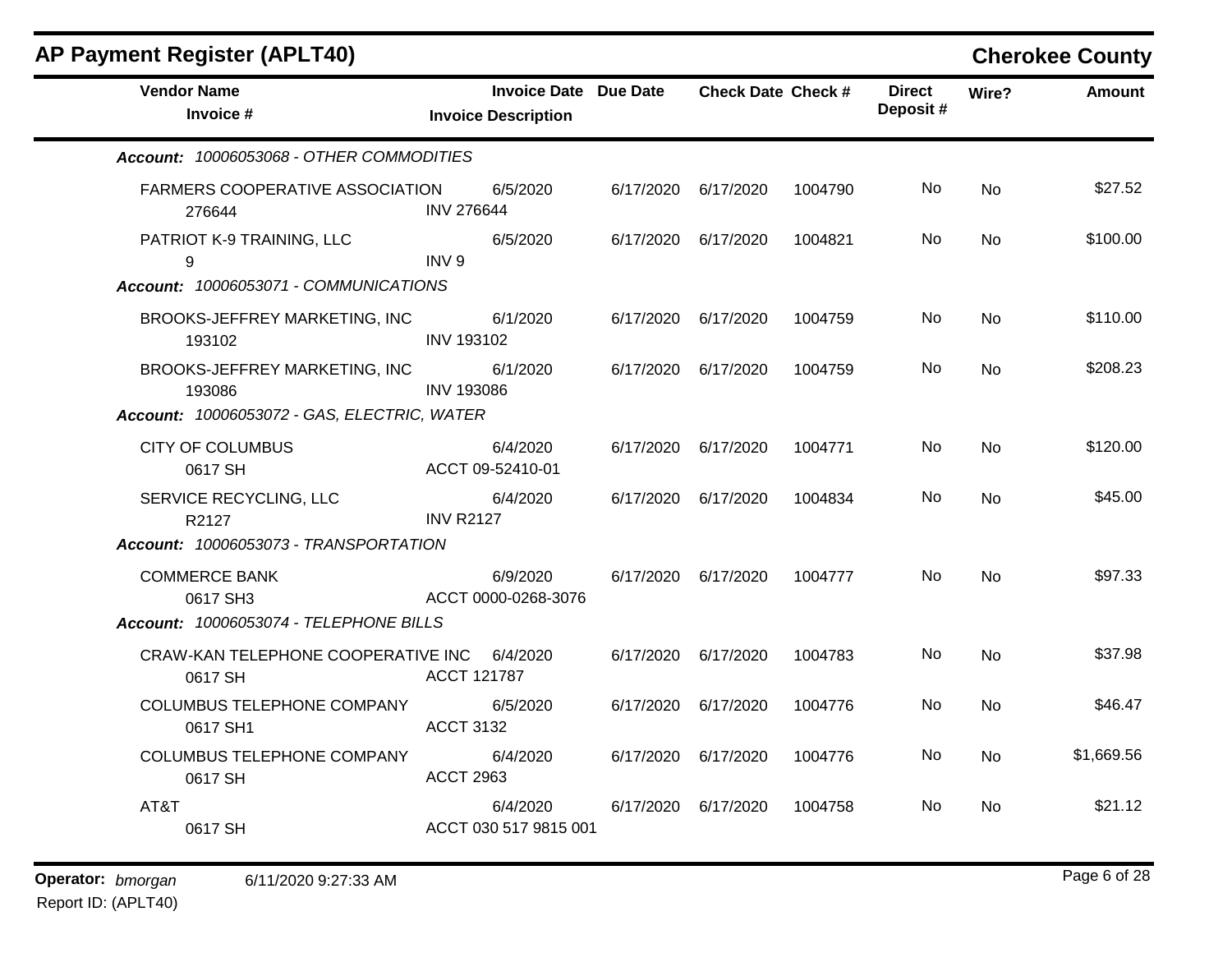| <b>AP Payment Register (APLT40)</b>                                                           |                                                            |           |                           |         |                           |           | <b>Cherokee County</b> |
|-----------------------------------------------------------------------------------------------|------------------------------------------------------------|-----------|---------------------------|---------|---------------------------|-----------|------------------------|
| <b>Vendor Name</b><br>Invoice #                                                               | <b>Invoice Date Due Date</b><br><b>Invoice Description</b> |           | <b>Check Date Check #</b> |         | <b>Direct</b><br>Deposit# | Wire?     | Amount                 |
| Account: 10006053076 - PROFESSIONAL SERVICES                                                  |                                                            |           |                           |         |                           |           |                        |
| 360 CORRECTIONAL CONSULTING LLC<br>0329<br>Account: 10006053080 - MAINTENANCE/BLDGS & GROUNDS | 6/4/2020<br><b>INV KANSAS0329</b>                          | 6/17/2020 | 6/17/2020                 | 1004755 | No                        | <b>No</b> | \$3,990.00             |
|                                                                                               |                                                            |           |                           |         |                           |           |                        |
| JOPLIN SUPPLY COMPANY<br>S4456254.011                                                         | 6/1/2020<br>INV S4456254.011                               | 6/17/2020 | 6/17/2020                 | 1004798 | No                        | <b>No</b> | \$330.42               |
| <b>BUTCH'S PEST CONTROL SERVICE</b><br>567670                                                 | 6/1/2020<br><b>INV 567670</b>                              | 6/17/2020 | 6/17/2020                 | 1004760 | No                        | No        | \$75.00                |
| TRUE VALUE COLUMBUS<br>A409119                                                                | 6/4/2020<br><b>TRANS A409119</b>                           | 6/17/2020 | 6/17/2020                 | 1004841 | No                        | No        | \$15.57                |
| <b>CDL ELECTRIC</b><br>W26098                                                                 | 6/1/2020<br><b>INV W26098</b>                              | 6/17/2020 | 6/17/2020                 | 1004763 | No                        | No        | \$5,427.94             |
| <b>JOE HARDING INC</b><br>17066                                                               | 6/4/2020<br><b>INV 17066</b>                               | 6/17/2020 | 6/17/2020                 | 1004796 | No                        | No        | \$602.90               |
| <b>CDL ELECTRIC</b><br>W26569                                                                 | 6/1/2020<br><b>INV W26569</b>                              | 6/17/2020 | 6/17/2020                 | 1004763 | No.                       | No        | \$1,082.50             |
| <b>COMMERCE BANK</b><br>0617 SH1                                                              | 6/9/2020<br>ACCT 0000-0205-1464                            | 6/17/2020 | 6/17/2020                 | 1004777 | No                        | No        | \$195.66               |
| TRUE VALUE COLUMBUS<br>B14968                                                                 | 6/1/2020<br><b>TRANS B14968</b>                            | 6/17/2020 | 6/17/2020                 | 1004841 | No                        | <b>No</b> | \$51.97                |
| TRUE VALUE COLUMBUS<br>A409351                                                                | 6/4/2020<br><b>TRANSA409351</b>                            | 6/17/2020 | 6/17/2020                 | 1004841 | No                        | No        | \$33.03                |
| TRUE VALUE COLUMBUS<br>A408344                                                                | 6/1/2020<br><b>TRANS A408344</b>                           | 6/17/2020 | 6/17/2020                 | 1004841 | No                        | No        | \$36.98                |
| TRUE VALUE COLUMBUS<br>A408590<br>Account: 10006053094 - VEHICLES                             | 6/1/2020<br><b>TRANS A408590</b>                           | 6/17/2020 | 6/17/2020                 | 1004841 | No                        | No        | \$12.15                |

Report ID: (APLT40)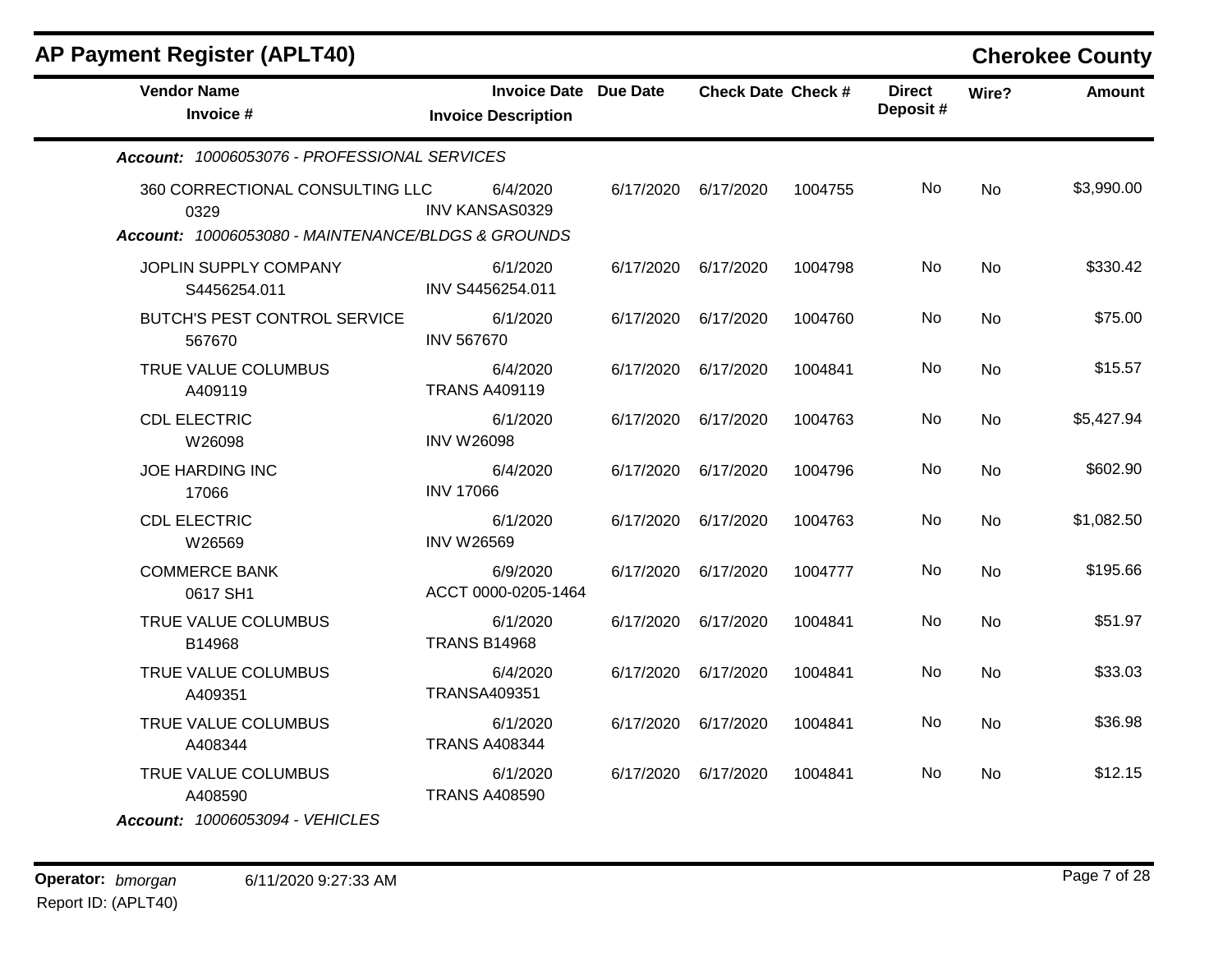| <b>Vendor Name</b><br>Invoice #                 | <b>Invoice Date Due Date</b><br><b>Invoice Description</b> |           | <b>Check Date Check #</b> |         | <b>Direct</b><br>Deposit# | Wire?     | <b>Amount</b> |
|-------------------------------------------------|------------------------------------------------------------|-----------|---------------------------|---------|---------------------------|-----------|---------------|
| <b>COMMERCE BANK</b><br>0617 SH                 | 6/9/2020<br>ACCT 0000-0198-5001                            | 6/17/2020 | 6/17/2020                 | 1004777 | No                        | <b>No</b> | \$233.81      |
| Account: 10006053737 - INMATE PERSONAL ITEMS    |                                                            |           |                           |         |                           |           |               |
| <b>TURNKEY CORRECTIONS</b><br>10005398          | 6/5/2020<br>INV 10005398                                   | 6/17/2020 | 6/17/2020                 | 1004842 | No                        | <b>No</b> | \$879.94      |
| CITY TELE COIN COMPANY INC<br>22242             | 6/4/2020<br><b>INV 22242</b>                               | 6/17/2020 | 6/17/2020                 | 1004773 | No                        | No        | \$3,000.00    |
| <b>TURNKEY CORRECTIONS</b><br>10006189          | 6/5/2020<br>INV 10006189                                   | 6/17/2020 | 6/17/2020                 | 1004842 | No                        | <b>No</b> | \$86.57       |
| <b>TURNKEY CORRECTIONS</b><br>10005617          | 6/5/2020<br>INV 10005617                                   | 6/17/2020 | 6/17/2020                 | 1004842 | No                        | <b>No</b> | \$26.19       |
| <b>TURNKEY CORRECTIONS</b><br>10006036          | 6/5/2020<br>INV 10006036                                   |           | 6/17/2020 6/17/2020       | 1004842 | No                        | No        | \$14.00       |
| Account: 10006053786 - INMATE MEDICAL           |                                                            |           |                           |         |                           |           |               |
| ADVANCED CORRECTIONAL HEALTHCARE,<br>96803      | 6/4/2020<br><b>INV 96803</b>                               | 6/17/2020 | 6/17/2020                 | 1004756 | No                        | <b>No</b> | \$3,760.02    |
| <b>MERCY COLUMBUS</b><br>0617                   | 6/1/2020<br>ACCT JP1543364720                              | 6/17/2020 | 6/17/2020                 | 1004807 | No                        | <b>No</b> | \$31.00       |
| <b>Subtotal for Department: 060:</b>            |                                                            |           |                           |         |                           |           |               |
|                                                 |                                                            |           |                           |         |                           |           | \$25,947.99   |
| <b>DISTRICT COURT</b><br>Dept:<br>070           |                                                            |           |                           |         |                           |           |               |
| Account: 10007053021 - PRINTING/OFFICE SUPPLIES |                                                            |           |                           |         |                           |           |               |
| ETTINGER'S OFFICE SUPPLY<br>5293350             | 6/5/2020<br>INV 5293350                                    | 6/17/2020 | 6/17/2020                 | 1004788 | No                        | No        | \$40.00       |
| <b>OLIVER KENT LYNCH</b><br>0617                | 6/5/2020<br><b>REIMBURSEMENTS</b>                          | 6/17/2020 | 6/17/2020                 | 1004819 | No                        | No        | \$58.00       |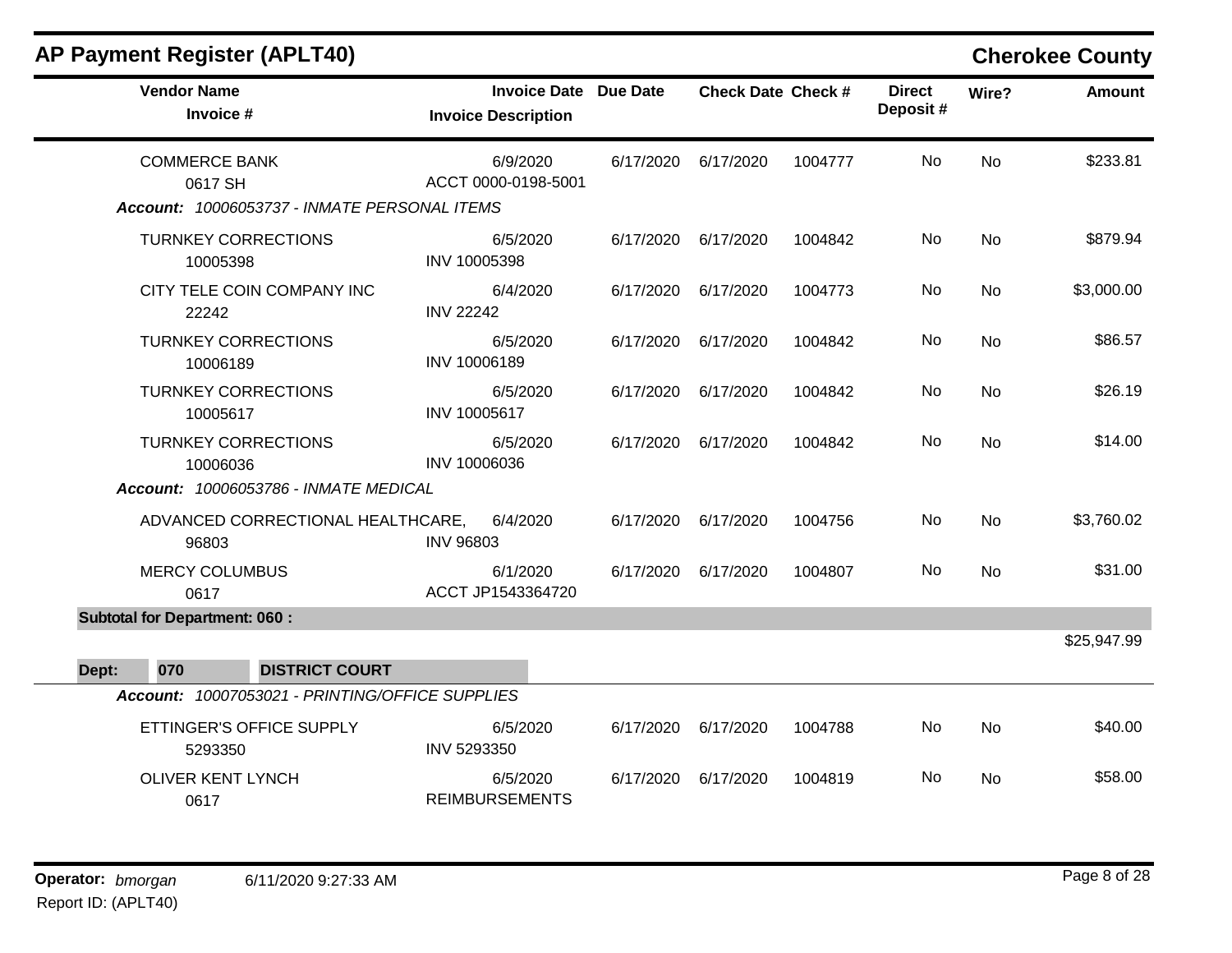| <b>AP Payment Register (APLT40)</b>           |                   |                                                            |                           |         |                           |           | <b>Cherokee County</b> |
|-----------------------------------------------|-------------------|------------------------------------------------------------|---------------------------|---------|---------------------------|-----------|------------------------|
| <b>Vendor Name</b><br>Invoice #               |                   | <b>Invoice Date Due Date</b><br><b>Invoice Description</b> | <b>Check Date Check #</b> |         | <b>Direct</b><br>Deposit# | Wire?     | Amount                 |
| <b>OLIVER KENT LYNCH</b><br>0617              |                   | 6/5/2020<br><b>REIMBURSEMENTS</b>                          | 6/17/2020 6/17/2020       | 1004819 | No.                       | <b>No</b> | \$69.78                |
| <b>SAMUEL J MARSH</b><br>0617                 |                   | 6/5/2020<br><b>REIMBURSEMENT</b>                           | 6/17/2020 6/17/2020       | 1004832 | No.                       | <b>No</b> | \$372.69               |
| Account: 10007053028 - COMPUTER SUPPLIES      |                   |                                                            |                           |         |                           |           |                        |
| ADVANTAGE COMPUTER ENTERPRISES IN<br>77854    | <b>INV 77854</b>  | 6/5/2020                                                   | 6/17/2020 6/17/2020       | 1004757 | No                        | <b>No</b> | \$8,972.50             |
| ADVANTAGE COMPUTER ENTERPRISES IN<br>77842    | <b>INV 77842</b>  | 6/5/2020                                                   | 6/17/2020 6/17/2020       | 1004757 | No                        | No        | \$4,364.00             |
| ADVANTAGE COMPUTER ENTERPRISES IN<br>77846    | <b>INV 77846</b>  | 6/5/2020                                                   | 6/17/2020 6/17/2020       | 1004757 | No                        | <b>No</b> | \$790.00               |
| Account: 10007053074 - TELEPHONE BILLS        |                   |                                                            |                           |         |                           |           |                        |
| COLUMBUS TELEPHONE COMPANY<br>0617            | <b>ACCT 7577</b>  | 6/1/2020                                                   | 6/17/2020 6/17/2020       | 1004776 | No                        | <b>No</b> | \$488.78               |
| Account: 10007053076 - PROFESSIONAL SERVICES  |                   |                                                            |                           |         |                           |           |                        |
| <b>ROBERT E MYERS</b><br>5681                 | <b>INV 5681</b>   | 6/5/2020                                                   | 6/17/2020 6/17/2020       | 1004830 | No                        | No        | \$453.63               |
| Account: 10007053083 - EQUIPMENT LEASE/RENTAL |                   |                                                            |                           |         |                           |           |                        |
| <b>CULLIGAN OF JOPLIN</b><br>159540           | <b>INV 159540</b> | 6/5/2020                                                   | 6/17/2020 6/17/2020       | 1004784 | No                        | <b>No</b> | \$10.90                |
| <b>CULLIGAN OF JOPLIN</b><br>167708           | <b>INV 167708</b> | 6/5/2020                                                   | 6/17/2020 6/17/2020       | 1004784 | No.                       | No        | \$19.50                |
| <b>CULLIGAN OF JOPLIN</b><br>160127           | <b>INV 160127</b> | 6/5/2020                                                   | 6/17/2020 6/17/2020       | 1004784 | No                        | No        | \$19.50                |
| <b>Subtotal for Department: 070:</b>          |                   |                                                            |                           |         |                           |           |                        |
| 080<br><b>COURTHOUSE</b><br>Dept:             |                   |                                                            |                           |         |                           |           | \$15,659.28            |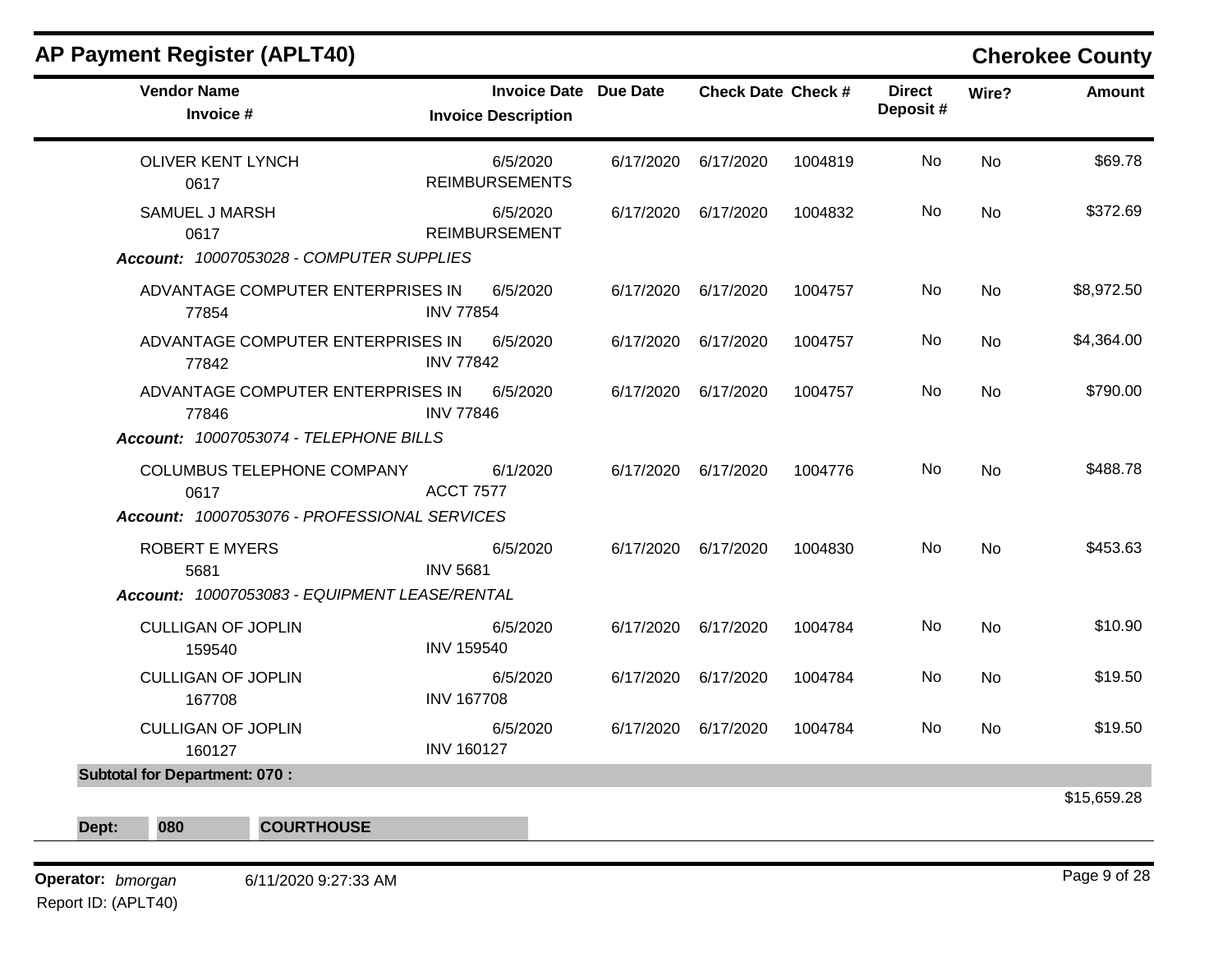| <b>AP Payment Register (APLT40)</b>                                                |                                                            |           |                           |         |                           |           | <b>Cherokee County</b> |
|------------------------------------------------------------------------------------|------------------------------------------------------------|-----------|---------------------------|---------|---------------------------|-----------|------------------------|
| <b>Vendor Name</b><br>Invoice #                                                    | <b>Invoice Date Due Date</b><br><b>Invoice Description</b> |           | <b>Check Date Check #</b> |         | <b>Direct</b><br>Deposit# | Wire?     | <b>Amount</b>          |
| Account: 10008053040 - JANITORIAL SUPPLIES                                         |                                                            |           |                           |         |                           |           |                        |
| <b>CINTAS #459</b><br>4049200315                                                   | 6/9/2020<br>INV 4049200315                                 | 6/17/2020 | 6/17/2020                 | 1004767 | No.                       | <b>No</b> | \$32.70                |
| <b>HENRY KRAFT INC</b><br>304788                                                   | 6/5/2020<br><b>INV 304788</b>                              | 6/17/2020 | 6/17/2020                 | 1004793 | No.                       | <b>No</b> | \$295.74               |
| <b>CINTAS #459</b><br>4051718511                                                   | 6/1/2020<br>INV 4051718511                                 | 6/17/2020 | 6/17/2020                 | 1004767 | No                        | <b>No</b> | \$67.25                |
| <b>CINTAS #459</b><br>4052157287                                                   | 6/4/2020<br>INV 4052157287                                 | 6/17/2020 | 6/17/2020                 | 1004767 | No.                       | No        | \$67.25                |
| <b>CINTAS #459</b><br>4048649869                                                   | 6/9/2020<br>INV 4048619869                                 | 6/17/2020 | 6/17/2020                 | 1004767 | No                        | <b>No</b> | \$54.17                |
| ETTINGER'S OFFICE SUPPLY<br>5293210                                                | 6/3/2020<br>INV 5293210                                    | 6/17/2020 | 6/17/2020                 | 1004788 | No                        | <b>No</b> | \$358.02               |
| <b>COMMERCE BANK</b><br>0617                                                       | 6/9/2020<br>ACCT 0000-0065-3741                            | 6/17/2020 | 6/17/2020                 | 1004777 | No                        | No        | \$293.08               |
| Account: 10008053042 - BREAKROOM SUPPLIES                                          |                                                            |           |                           |         |                           |           |                        |
| <b>CULLIGAN OF JOPLIN</b><br>168238<br>Account: 10008053072 - GAS, ELECTRIC, WATER | 6/8/2020<br><b>INV 168238</b>                              | 6/17/2020 | 6/17/2020                 | 1004784 | No                        | <b>No</b> | \$13.40                |
| KANSAS GAS SERVICE<br>0617 CH                                                      | 6/8/2020<br>INV 42158698                                   | 6/17/2020 | 6/17/2020                 | 1004799 | No                        | No        | \$77.76                |
| Account: 10008053074 - UTILITIES/TELEPHONE BILLS                                   |                                                            |           |                           |         |                           |           |                        |
| COLUMBUS TELEPHONE COMPANY<br>0617                                                 | 6/1/2020<br><b>ACCT 7577</b>                               | 6/17/2020 | 6/17/2020                 | 1004776 | No.                       | <b>No</b> | \$1,037.05             |
| Account: 10008053080 - MAINTENANCE/BLDGS & GROUNDS                                 |                                                            |           |                           |         |                           |           |                        |
| <b>KONE INC</b><br>959577934                                                       | 6/8/2020<br>INV 959577934                                  | 6/17/2020 | 6/17/2020                 | 1004803 | No.                       | <b>No</b> | \$1,349.97             |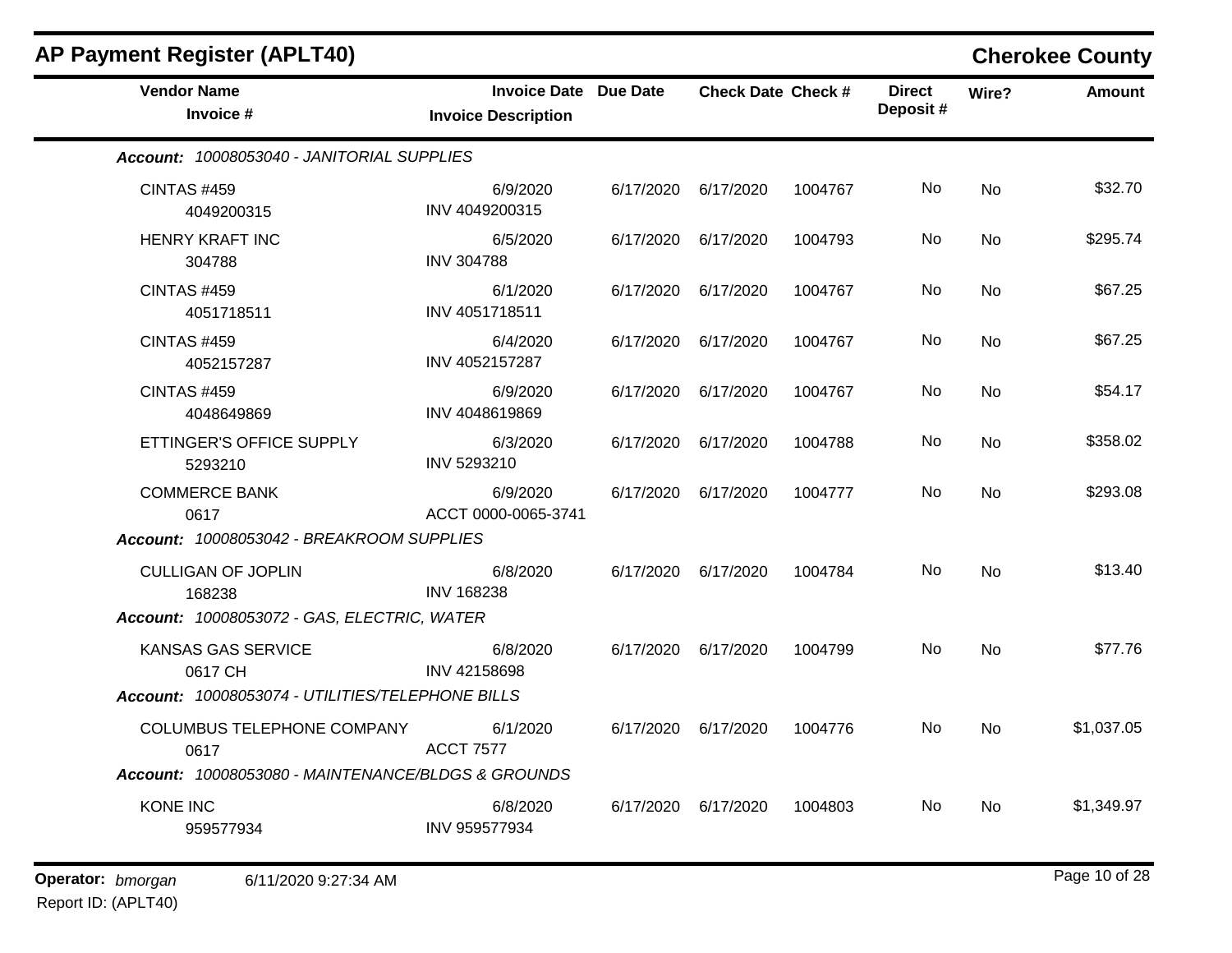| <b>AP Payment Register (APLT40)</b>                                                           |                                                     |                                                              |           |                           |         |                           |           | <b>Cherokee County</b> |
|-----------------------------------------------------------------------------------------------|-----------------------------------------------------|--------------------------------------------------------------|-----------|---------------------------|---------|---------------------------|-----------|------------------------|
| <b>Vendor Name</b><br>Invoice #                                                               |                                                     | <b>Invoice Date Due Date</b><br><b>Invoice Description</b>   |           | <b>Check Date Check #</b> |         | <b>Direct</b><br>Deposit# | Wire?     | <b>Amount</b>          |
| Account: 10008053089 - OTHER CONTRACTUAL                                                      |                                                     |                                                              |           |                           |         |                           |           |                        |
| <b>MERCY COLUMBUS</b><br>0617 CH                                                              |                                                     | 6/1/2020<br>ACCT 9400004128901                               | 6/17/2020 | 6/17/2020                 | 1004807 | No                        | No        | \$130.00               |
| <b>WILBERT MEMORIALS</b><br>159276                                                            | <b>INV 159276</b>                                   | 6/5/2020                                                     | 6/17/2020 | 6/17/2020                 | 1004847 | No                        | No        | \$150.00               |
| <b>VIA CHRISTI HOSPITAL PITT</b><br>1599                                                      | <b>INV 1599</b>                                     | 6/5/2020                                                     | 6/17/2020 | 6/17/2020                 | 1004846 | No                        | <b>No</b> | \$725.00               |
| <b>KENNETH E MAXTON</b><br>0617 CH                                                            |                                                     | 6/8/2020<br><b>CORONER BILLING</b>                           | 6/17/2020 | 6/17/2020                 | 1004802 | No.                       | No        | \$160.00               |
| <b>CRAWFORD COUNTY CLERK</b><br>0617                                                          |                                                     | 6/3/2020<br>DISTRICT CORONER'S SALARY, MAY 2020, CHEROKEE CO | 6/17/2020 | 6/17/2020                 | 1004781 | No                        | <b>No</b> | \$903.34               |
| <b>MERCY COLUMBUS</b><br>9400004128900                                                        |                                                     | 6/1/2020<br>CNTL #9400004128900                              |           | 6/17/2020 6/17/2020       | 1004807 | No.                       | No.       | \$180.00               |
| <b>KENNETH E MAXTON</b><br>0617                                                               |                                                     | 6/1/2020<br><b>CORONER BILLING</b>                           | 6/17/2020 | 6/17/2020                 | 1004802 | No.                       | No        | \$240.00               |
| <b>COMMERCE BANK</b><br>0617 CH                                                               |                                                     | 6/9/2020<br>ACCT 0000=8119=9911                              | 6/17/2020 | 6/17/2020                 | 1004777 | No.                       | No        | \$400.00               |
| <b>Subtotal for Department: 080:</b>                                                          |                                                     |                                                              |           |                           |         |                           |           |                        |
| 090<br>Dept:                                                                                  | <b>EMERGENCY PREPAREDNESS</b>                       |                                                              |           |                           |         |                           |           | \$6,534.73             |
| Account: 10009053029 - MISC SUPPLIES                                                          |                                                     |                                                              |           |                           |         |                           |           |                        |
| <b>HENRY KRAFT INC</b><br>303717                                                              | <b>INV 303717</b>                                   | 6/1/2020                                                     | 6/17/2020 | 6/17/2020                 | 1004793 | No.                       | No        | \$2,330.80             |
| Account: 10009053072 - GAS, ELECTRIC, WATER<br>0617<br>Account: 10009053074 - TELEPHONE BILLS | HEARTLAND ELECTRIC COOPERATIVE INC<br>ACCT 50891200 | 6/5/2020                                                     | 6/17/2020 | 6/17/2020                 | 1004792 | No.                       | No        | \$50.35                |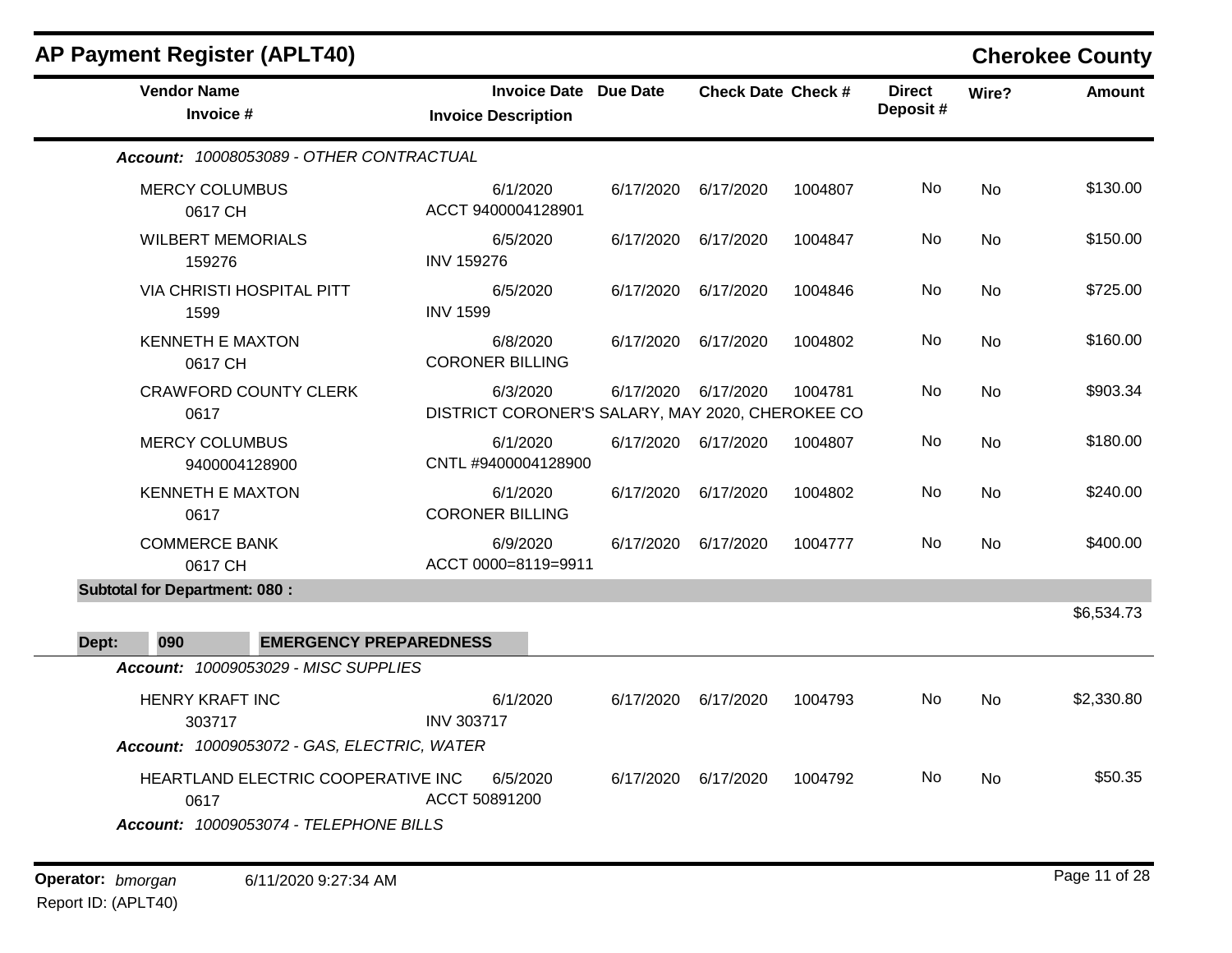|       |                                      | <b>AP Payment Register (APLT40)</b>                                           |                                    |                              |                           |         |                           |           | <b>Cherokee County</b> |
|-------|--------------------------------------|-------------------------------------------------------------------------------|------------------------------------|------------------------------|---------------------------|---------|---------------------------|-----------|------------------------|
|       | <b>Vendor Name</b><br>Invoice #      |                                                                               | <b>Invoice Description</b>         | <b>Invoice Date Due Date</b> | <b>Check Date Check #</b> |         | <b>Direct</b><br>Deposit# | Wire?     | <b>Amount</b>          |
|       | 0617                                 | COLUMBUS TELEPHONE COMPANY                                                    | 6/1/2020<br><b>ACCT 7577</b>       | 6/17/2020                    | 6/17/2020                 | 1004776 | No                        | <b>No</b> | \$85.58                |
|       | <b>Subtotal for Department: 090:</b> |                                                                               |                                    |                              |                           |         |                           |           |                        |
| Dept: | 095                                  | <b>HUMAN RESOURCE</b>                                                         |                                    |                              |                           |         |                           |           | \$2,466.73             |
|       |                                      | Account: 10009553074 - TELEPHONE BILLS                                        |                                    |                              |                           |         |                           |           |                        |
|       | 0617                                 | <b>COLUMBUS TELEPHONE COMPANY</b><br>Account: 10009553089 - OTHER CONTRACTUAL | 6/1/2020<br><b>ACCT 7577</b>       | 6/17/2020                    | 6/17/2020                 | 1004776 | No                        | <b>No</b> | \$39.19                |
|       | POSTMASTER GENERAL<br>0617           |                                                                               | 6/2/2020<br>PO BOX 2 YEARLY RENTAL | 6/17/2020                    | 6/17/2020                 | 1004822 | No                        | <b>No</b> | \$92.00                |
|       | <b>Subtotal for Department: 095:</b> |                                                                               |                                    |                              |                           |         |                           |           |                        |
|       |                                      |                                                                               |                                    |                              |                           |         |                           |           | \$131.19               |
| Dept: | 150                                  | <b>COMPUTER PROGRAMMING</b>                                                   |                                    |                              |                           |         |                           |           |                        |
|       |                                      | Account: 10015053074 - TELEPHONE BILLS                                        |                                    |                              |                           |         |                           |           |                        |
|       | 0617                                 | COLUMBUS TELEPHONE COMPANY<br>Account: 10015053089 - OTHER CONTRACTUAL        | 6/1/2020<br><b>ACCT 7577</b>       | 6/17/2020                    | 6/17/2020                 | 1004776 | No                        | <b>No</b> | \$110.00               |
|       | <b>STRONGHOLD DATA</b><br>32902      |                                                                               | 6/1/2020<br><b>INV 32902</b>       | 6/17/2020                    | 6/17/2020                 | 1004836 | No                        | <b>No</b> | \$4,856.60             |
|       | NEX-TECH<br>0617                     |                                                                               | 6/4/2020<br>ACCT 0000403167        | 6/17/2020                    | 6/17/2020                 | 1004816 | No                        | <b>No</b> | \$2.50                 |
|       | <b>Subtotal for Department: 150:</b> |                                                                               |                                    |                              |                           |         |                           |           |                        |
| Dept: | 190                                  | 911 MAPPING                                                                   |                                    |                              |                           |         |                           |           | \$4,969.10             |

*Account: 10019053074 - TELEPHONE BILLS*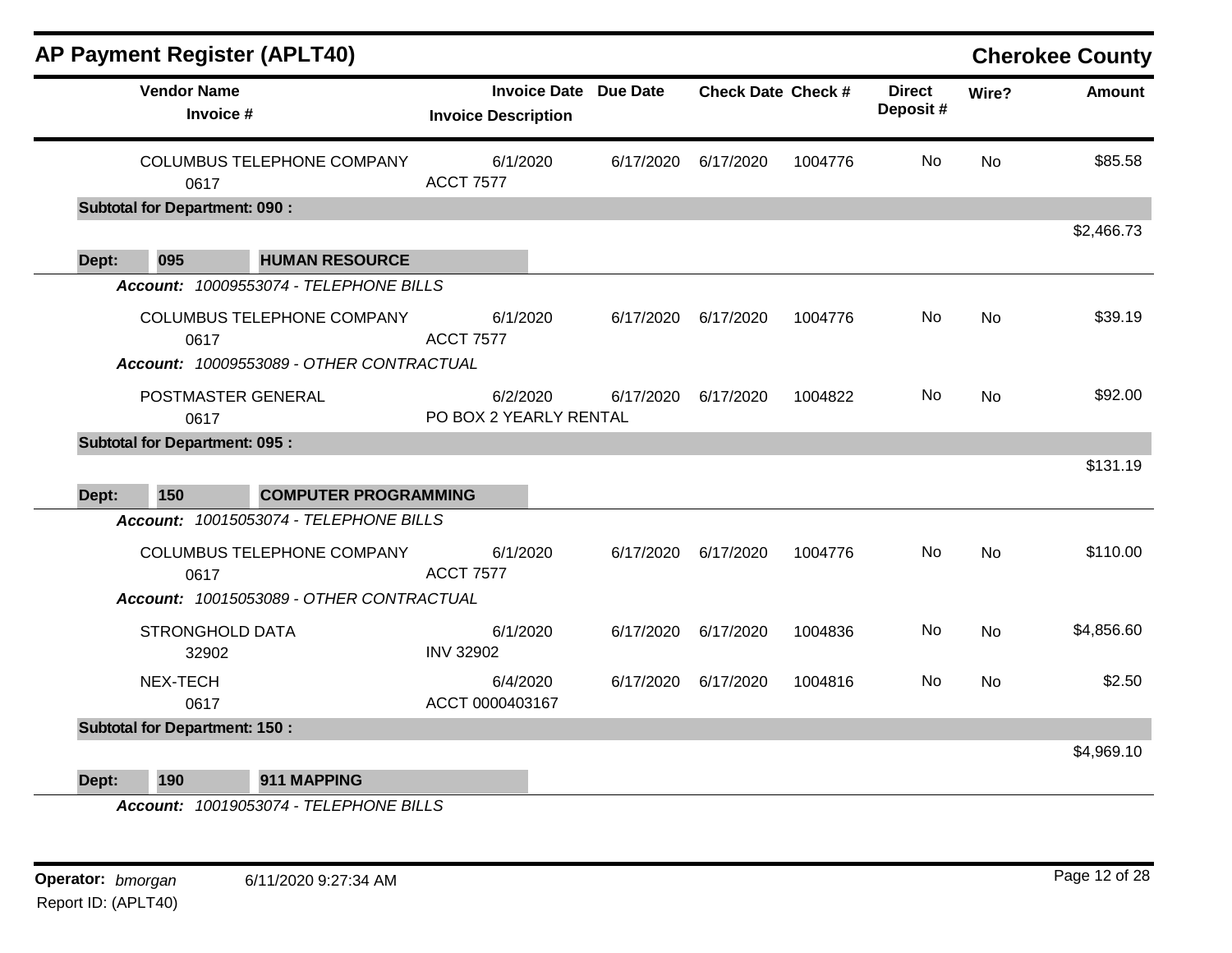|       |                                | <b>AP Payment Register (APLT40)</b>         |                                                            |           |                           |         |                           |           | <b>Cherokee County</b> |
|-------|--------------------------------|---------------------------------------------|------------------------------------------------------------|-----------|---------------------------|---------|---------------------------|-----------|------------------------|
|       | <b>Vendor Name</b>             | Invoice #                                   | <b>Invoice Date Due Date</b><br><b>Invoice Description</b> |           | <b>Check Date Check #</b> |         | <b>Direct</b><br>Deposit# | Wire?     | <b>Amount</b>          |
|       |                                | COLUMBUS TELEPHONE COMPANY<br>0617          | 6/1/2020<br><b>ACCT 7577</b>                               | 6/17/2020 | 6/17/2020                 | 1004776 | No                        | No        | \$89.37                |
|       |                                | <b>Subtotal for Department: 190 :</b>       |                                                            |           |                           |         |                           |           |                        |
| Dept: | 500                            | <b>SOLID WASTE RECYCLING</b>                |                                                            |           |                           |         |                           |           | \$89.37                |
|       |                                | Account: 10050053502 - SOLID WASTE EXPENSES |                                                            |           |                           |         |                           |           |                        |
|       |                                | SOUTHEAST KANSAS RECYCLING, INC<br>053020B  | 6/4/2020<br><b>INV 053020B</b>                             | 6/17/2020 | 6/17/2020                 | 1004835 | No                        | No        | \$1,200.00             |
|       |                                | <b>Subtotal for Department: 500:</b>        |                                                            |           |                           |         |                           |           |                        |
|       |                                |                                             |                                                            |           |                           |         |                           |           | \$1,200.00             |
|       | <b>Subtotal for Fund: 100:</b> |                                             |                                                            |           |                           |         |                           |           |                        |
|       |                                |                                             |                                                            |           |                           |         |                           |           | \$61,334.95            |
| Fund: | 103                            | <b>TECHNOLOGY FUND</b>                      |                                                            |           |                           |         |                           |           |                        |
| Dept: | 000                            | <b>NON-DEPARTMENTAL</b>                     |                                                            |           |                           |         |                           |           |                        |
|       |                                | Account: 10300053300 - MISC PAID OUT        |                                                            |           |                           |         |                           |           |                        |
|       |                                | UNDERGROUND VAULTS & STORAGE INC<br>469544  | 6/8/2020<br><b>INV 469544</b>                              | 6/17/2020 | 6/17/2020                 | 1004843 | No                        | <b>No</b> | \$3.00                 |
|       |                                | <b>Subtotal for Department: 000:</b>        |                                                            |           |                           |         |                           |           |                        |
|       |                                |                                             |                                                            |           |                           |         |                           |           | \$3.00                 |
|       | <b>Subtotal for Fund: 103:</b> |                                             |                                                            |           |                           |         |                           |           |                        |
|       |                                |                                             |                                                            |           |                           |         |                           |           | \$3.00                 |
| Fund: | 104                            | <b>TREASURER TECHNOLOG</b>                  |                                                            |           |                           |         |                           |           |                        |
| Dept: | 000                            | <b>NON-DEPARTMENTAL</b>                     |                                                            |           |                           |         |                           |           |                        |
|       |                                | Account: 10400053300 - MISC PAID OUT        |                                                            |           |                           |         |                           |           |                        |
|       |                                | COMPUTER INFORMATION CONCEPTS<br>PSI30715   | 6/1/2020<br><b>CREDIT</b>                                  | 6/17/2020 | 6/17/2020                 | 1004779 | No                        | No        | (\$300.00)             |
|       | Operator: bmorgan              | 6/11/2020 9:27:34 AM                        |                                                            |           |                           |         |                           |           | Page 13 of 28          |

Report ID: (APLT40)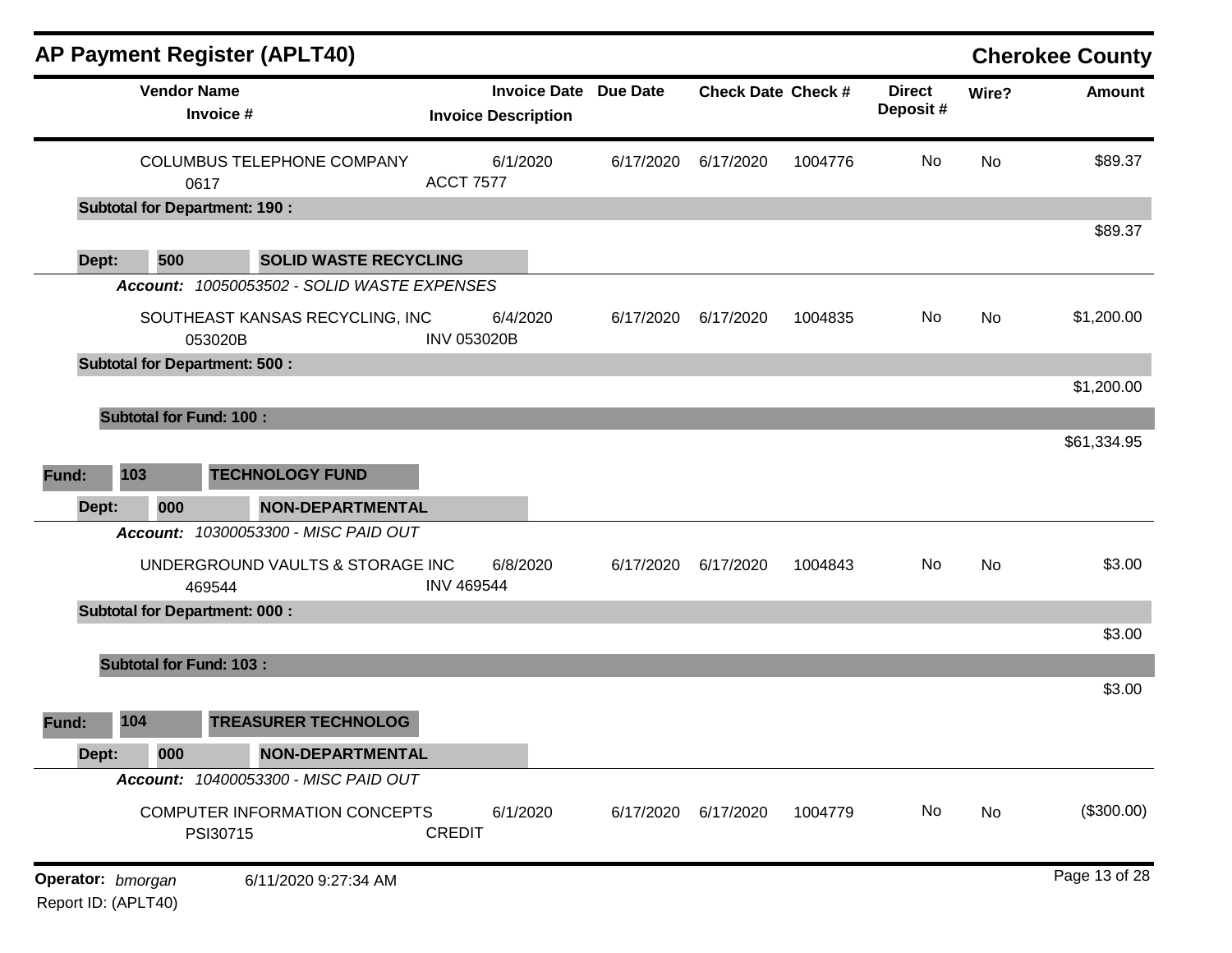| AP Payment Register (APLT40)                       |                                                            |           |                             |         |                           |       | <b>Cherokee County</b> |
|----------------------------------------------------|------------------------------------------------------------|-----------|-----------------------------|---------|---------------------------|-------|------------------------|
| <b>Vendor Name</b><br>Invoice #                    | <b>Invoice Date Due Date</b><br><b>Invoice Description</b> |           | <b>Check Date Check #</b>   |         | <b>Direct</b><br>Deposit# | Wire? | <b>Amount</b>          |
| <b>COMPUTER INFORMATION CONCEPTS</b><br>PSI30715   | 6/1/2020<br><b>INV PSI30715</b>                            | 6/17/2020 | 6/17/2020                   | 1004779 | No                        | No    | \$450.00               |
| <b>Subtotal for Department: 000:</b>               |                                                            |           |                             |         |                           |       | \$150.00               |
| <b>Subtotal for Fund: 104:</b>                     |                                                            |           |                             |         |                           |       |                        |
| <b>ROAD AND BRIDGE</b><br>110<br>Fund:             |                                                            |           |                             |         |                           |       | \$150.00               |
| 000<br>Dept:<br>Account: 11000053031 - DIESEL FUEL | <b>NON-DEPARTMENTAL</b>                                    |           |                             |         |                           |       |                        |
| MFA OIL - NEOSHO 1055<br>1712581 HWY               | 5/27/2020<br>INV #1712581                                  | 6/17/2020 | 6/17/2020                   | 1004809 | No                        | No    | \$1,165.15             |
| MFA OIL - NEOSHO 1055<br>1716420 HWY               | 5/29/2020<br>INV #1716420                                  | 6/17/2020 | 6/17/2020                   | 1004809 | No                        | No    | \$290.67               |
| MFA OIL - NEOSHO 1055<br>1721694 HWY               | 6/3/2020<br>INV #1721694                                   | 6/17/2020 | 6/17/2020                   | 1004809 | No                        | No    | \$319.13               |
| MFA OIL - NEOSHO 1055<br>1721696 HWY               | 6/3/2020<br>INV #1721696                                   | 6/17/2020 | 6/17/2020                   | 1004809 | No                        | No    | \$344.15               |
| MFA OIL - NEOSHO 1055<br>1723148 HWY               | 6/4/2020<br>INV #1723148                                   | 6/17/2020 | 6/17/2020                   | 1004809 | No                        | No    | \$342.44               |
| Account: 11000053033 - TIRES                       |                                                            |           |                             |         |                           |       |                        |
| PURCELL TIRE & RUBBER COMPANY<br>2639774 HWY       | 6/3/2020<br>INV #2639774                                   | 6/17/2020 | 6/17/2020                   | 1004825 | No                        | No    | \$830.00               |
| PURCELL TIRE & RUBBER COMPANY<br>2639827 HWY       | 6/3/2020<br>INV # 2639827                                  |           | 6/17/2020 6/17/2020 1004825 |         | No                        | No    | \$988.00               |
| Account: 11000053034 - ASPHALT                     |                                                            |           |                             |         |                           |       |                        |
| TEETER'S ASPHALT & MATERIALS<br>8181 HWY           | 5/29/2020<br>INV #8181                                     | 6/17/2020 | 6/17/2020                   | 1004839 | No                        | No    | \$212.77               |
| Operator: bmorgan<br>6/11/2020 9:27:34 AM          |                                                            |           |                             |         |                           |       | Page 14 of 28          |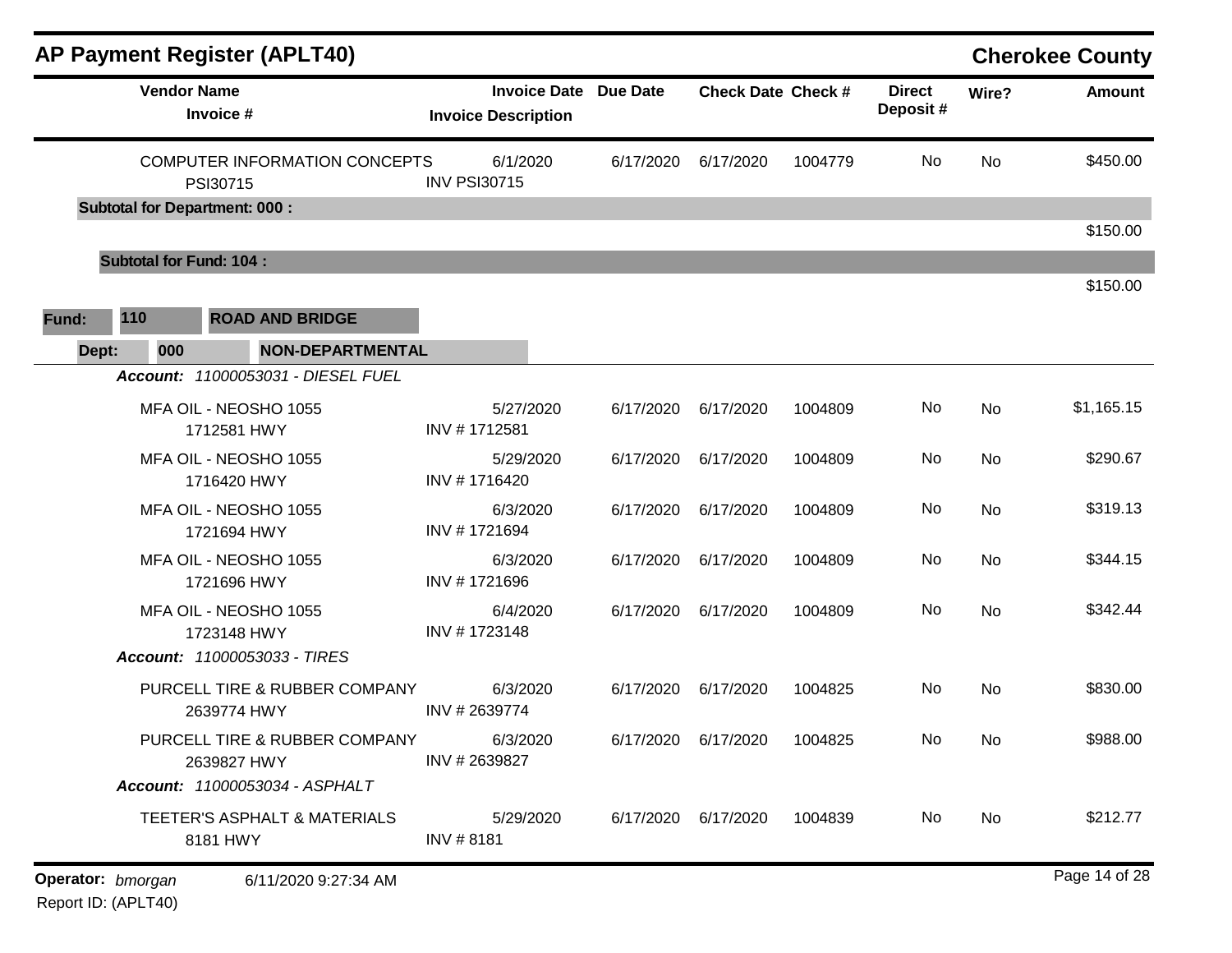| <b>AP Payment Register (APLT40)</b>                                             |                                                            |           |                           |         |                           |           | <b>Cherokee County</b> |
|---------------------------------------------------------------------------------|------------------------------------------------------------|-----------|---------------------------|---------|---------------------------|-----------|------------------------|
| <b>Vendor Name</b><br>Invoice #                                                 | <b>Invoice Date Due Date</b><br><b>Invoice Description</b> |           | <b>Check Date Check #</b> |         | <b>Direct</b><br>Deposit# | Wire?     | <b>Amount</b>          |
| Account: 11000053035 - ROCK                                                     |                                                            |           |                           |         |                           |           |                        |
| MULBERRY LIMESTONE QUARRY CO<br>24692 HWY<br>Account: 11000053037 - SIGNS/POSTS | 5/31/2020<br>INV # 24692                                   |           | 6/17/2020 6/17/2020       | 1004810 | No                        | No        | \$35,758.71            |
| NATIONAL SIGN CO INC<br>IN-193583 HWY                                           | 6/4/2020<br>INV # IN-193583                                | 6/17/2020 | 6/17/2020                 | 1004814 | No.                       | No        | \$419.40               |
| Account: 11000053074 - UTILITIES/TELEPHONE BILLS                                |                                                            |           |                           |         |                           |           |                        |
| <b>CITY OF COLUMBUS</b><br>08-88010-00 HWY 12                                   | 6/1/2020<br>ACCT # 08-88010-00                             | 6/17/2020 | 6/17/2020                 | 1004770 | No.                       | <b>No</b> | \$120.00               |
| <b>KANSAS GAS SERVICE</b><br>510738202155527000 HWY 1                           | 5/21/2020<br>ACCT #510738202155527000                      | 6/17/2020 | 6/17/2020                 | 1004799 | No.                       | No        | \$91.20                |
| KANSAS GAS SERVICE<br>510148149119141118 HWY 8                                  | 5/21/2020<br>ACCT #510148149119141118                      | 6/17/2020 | 6/17/2020                 | 1004799 | No.                       | No        | \$251.36               |
| <b>COLUMBUS TELEPHONE COMPANY</b><br>#2586 HWY 1                                | 6/1/2020<br>#2586                                          | 6/17/2020 | 6/17/2020                 | 1004776 | No                        | <b>No</b> | \$188.52               |
| Account: 11000053078 - LEGAL PRINTING/ADVERTISING                               |                                                            |           |                           |         |                           |           |                        |
| <b>COLUMBUS NEWS REPORT</b><br>529 HWY                                          | 4/30/2020<br><b>INV #529</b>                               |           | 6/17/2020 6/17/2020       | 1004775 | No.                       | No        | \$72.00                |
| Account: 11000053079 - MACHINERY/EQUIPMENT                                      |                                                            |           |                           |         |                           |           |                        |
| TRUE VALUE COLUMBUS<br>A408752 HWY                                              | 5/29/2020<br>INV # A408752                                 | 6/17/2020 | 6/17/2020                 | 1004841 | No.                       | No        | \$5.39                 |
| NATALINIS AUTOMOTIVE<br>737401 HWY                                              | 5/27/2020<br>INV #737401                                   | 6/17/2020 | 6/17/2020                 | 1004812 | No.                       | No        | \$6.16                 |
| NATALINIS AUTOMOTIVE<br>737406 HWY                                              | 5/27/2020<br>INV #737406                                   | 6/17/2020 | 6/17/2020                 | 1004812 | No.                       | No        | \$26.22                |
| NATALINIS AUTOMOTIVE<br>737466 HWY                                              | 5/27/2020<br>INV #737466                                   | 6/17/2020 | 6/17/2020                 | 1004812 | No                        | No        | \$6.62                 |
|                                                                                 |                                                            |           |                           |         |                           |           |                        |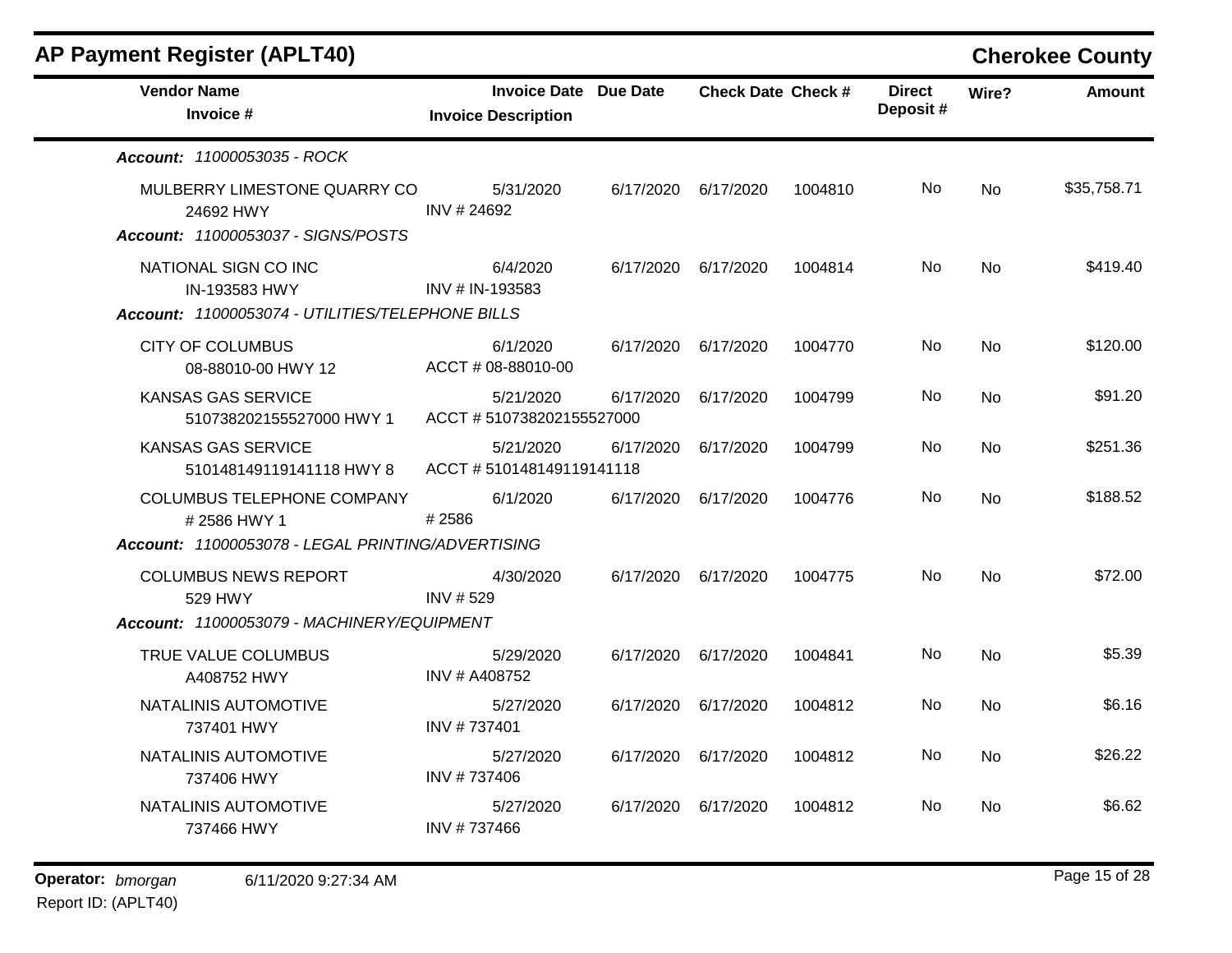| <b>AP Payment Register (APLT40)</b>                       |                                                            |           |                           |         |                           |           | <b>Cherokee County</b> |
|-----------------------------------------------------------|------------------------------------------------------------|-----------|---------------------------|---------|---------------------------|-----------|------------------------|
| <b>Vendor Name</b><br>Invoice #                           | <b>Invoice Date Due Date</b><br><b>Invoice Description</b> |           | <b>Check Date Check #</b> |         | <b>Direct</b><br>Deposit# | Wire?     | <b>Amount</b>          |
| NATALINIS AUTOMOTIVE<br>737514 HWY                        | 5/28/2020<br>INV #737514                                   | 6/17/2020 | 6/17/2020                 | 1004812 | No                        | No        | \$9.29                 |
| NATALINIS AUTOMOTIVE<br>737536 HWY                        | 5/28/2020<br>INV #737536                                   | 6/17/2020 | 6/17/2020                 | 1004812 | No                        | No        | \$2.92                 |
| NATALINIS AUTOMOTIVE<br>737577 HWY                        | 5/28/2020<br>INV #737577                                   | 6/17/2020 | 6/17/2020                 | 1004812 | No                        | No        | \$130.03               |
| LAMBERT TRACTOR & MACHINERY SALES<br><b>LAMBERT HWY 3</b> | 6/5/2020<br>INV $# 3$                                      | 6/17/2020 | 6/17/2020                 | 1004804 | No                        | <b>No</b> | \$22.61                |
| NATALINIS AUTOMOTIVE<br>737711 HWY                        | 5/29/2020<br>INV #737711                                   | 6/17/2020 | 6/17/2020                 | 1004812 | No                        | No        | \$120.67               |
| LAMBERT TRACTOR & MACHINERY SALES<br><b>LAMBERT HWY</b>   | 5/26/2020<br>#7977, #92150                                 | 6/17/2020 | 6/17/2020                 | 1004804 | No                        | No        | \$277.92               |
| TRUE VALUE COLUMBUS<br>A409362                            | 6/3/2020<br>INV # A409362                                  | 6/17/2020 | 6/17/2020                 | 1004841 | No                        | No        | \$23.39                |
| NATALINIS AUTOMOTIVE<br>738360 HWY                        | 6/5/2020<br>INV #738360                                    | 6/17/2020 | 6/17/2020                 | 1004813 | No                        | No        | \$57.99                |
| NATALINIS AUTOMOTIVE<br>738652 HWY                        | 6/8/2020<br>INV #738652                                    | 6/17/2020 | 6/17/2020                 | 1004813 | No                        | <b>No</b> | \$38.95                |
| NATALINIS AUTOMOTIVE<br>738697 HWY                        | 6/8/2020<br>INV #738697                                    | 6/17/2020 | 6/17/2020                 | 1004813 | No                        | No        | \$99.54                |
| NATALINIS AUTOMOTIVE<br>738727 HWY                        | 6/8/2020<br>INV #738727                                    | 6/17/2020 | 6/17/2020                 | 1004813 | No                        | <b>No</b> | \$3.16                 |
| NATALINIS AUTOMOTIVE<br>737630 HWY                        | 5/29/2020<br>INV #737630                                   | 6/17/2020 | 6/17/2020                 | 1004812 | No                        | No        | \$312.76               |
| NATALINIS AUTOMOTIVE<br>737345 HWY                        | 5/26/2020<br>INV #737345                                   |           | 6/17/2020 6/17/2020       | 1004812 | No                        | <b>No</b> | \$68.26                |
| NATALINIS AUTOMOTIVE<br>738774 HWY                        | 6/9/2020<br>INV #738774                                    | 6/17/2020 | 6/17/2020                 | 1004813 | No                        | No        | \$137.93               |

**Operator:** bmorgan 6/11/2020 9:27:34 AM Report ID: (APLT40)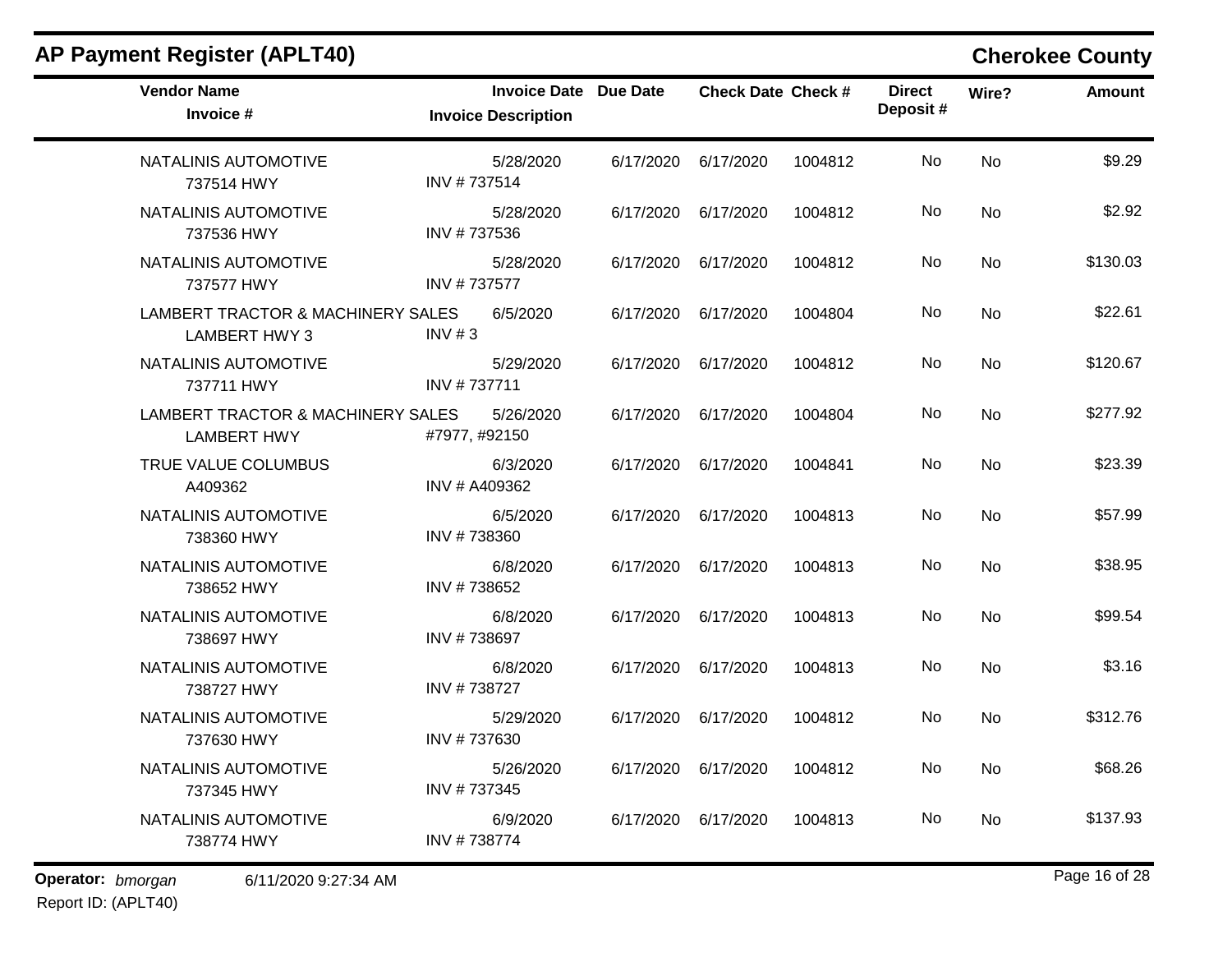| <b>Vendor Name</b><br>Invoice #               | <b>Invoice Date Due Date</b><br><b>Invoice Description</b> |           | <b>Check Date Check #</b> |         | <b>Direct</b><br>Deposit# | Wire?     | <b>Amount</b> |
|-----------------------------------------------|------------------------------------------------------------|-----------|---------------------------|---------|---------------------------|-----------|---------------|
| NATALINIS AUTOMOTIVE<br>738775 HWY            | 6/9/2020<br>INV #738775                                    | 6/17/2020 | 6/17/2020                 | 1004813 | No                        | <b>No</b> | \$32.65       |
| <b>CALLS SERVICE</b><br>88682 HWY             | 5/18/2020<br>INV #88682                                    | 6/17/2020 | 6/17/2020                 | 1004762 | <b>No</b>                 | No        | \$152.00      |
| NATALINIS AUTOMOTIVE<br>738248 HWY            | 6/4/2020<br>738248                                         | 6/17/2020 | 6/17/2020                 | 1004812 | No                        | <b>No</b> | \$112.51      |
| <b>FLEETPRIDE</b><br>52607088 HWY             | 6/1/2020<br>INV #52607088                                  | 6/17/2020 | 6/17/2020                 | 1004791 | No                        | <b>No</b> | \$250.38      |
| FARMERS COOPERATIVE ASSOCIATION<br>275844 HWY | 5/26/2020<br>INV #275844                                   | 6/17/2020 | 6/17/2020                 | 1004790 | No                        | No        | \$31.90       |
| <b>HERITAGE TRACTOR</b><br>10749341 HWY       | 6/4/2020<br>INV #10749341                                  | 6/17/2020 | 6/17/2020                 | 1004794 | No                        | <b>No</b> | \$24.86       |
| <b>HERITAGE TRACTOR</b><br>10739258 HWY       | 5/29/2020<br>INV #10739258                                 | 6/17/2020 | 6/17/2020                 | 1004794 | No                        | <b>No</b> | \$126.26      |
| <b>HERITAGE TRACTOR</b><br>10735242 HWY       | 5/27/2020<br>INV #10735242                                 | 6/17/2020 | 6/17/2020                 | 1004794 | No                        | No        | \$667.94      |
| <b>HOLLAND ALIGNMENT</b><br>186776 HWY        | 5/28/2020<br>INV #186776                                   | 6/17/2020 | 6/17/2020                 | 1004795 | No.                       | <b>No</b> | \$167.50      |
| PRODUCTIVITY PLUS ACCOUNT<br>5276 HWY 1       | 5/29/2020<br>6035 1811 4290 5276                           | 6/17/2020 | 6/17/2020                 | 1004824 | No.                       | <b>No</b> | \$337.80      |
| NATALINIS AUTOMOTIVE<br>737302 HWY            | 5/26/2020<br>INV #737302                                   | 6/17/2020 | 6/17/2020                 | 1004812 | No                        | <b>No</b> | \$21.99       |
| <b>POWERPLAN</b><br>40937 HWY                 | 6/1/2020<br>#87002-40937                                   | 6/17/2020 | 6/17/2020                 | 1004823 | No                        | <b>No</b> | \$2,441.59    |
| NATALINIS AUTOMOTIVE<br>737992 HWY            | 6/2/2020<br>INV #737992                                    | 6/17/2020 | 6/17/2020                 | 1004812 | No.                       | <b>No</b> | \$11.98       |
| <b>CONMAT</b><br>2219 HWY                     | 6/3/2020<br>INV # 2219                                     | 6/17/2020 | 6/17/2020                 | 1004780 | No.                       | <b>No</b> | \$1,977.13    |

Report ID: (APLT40)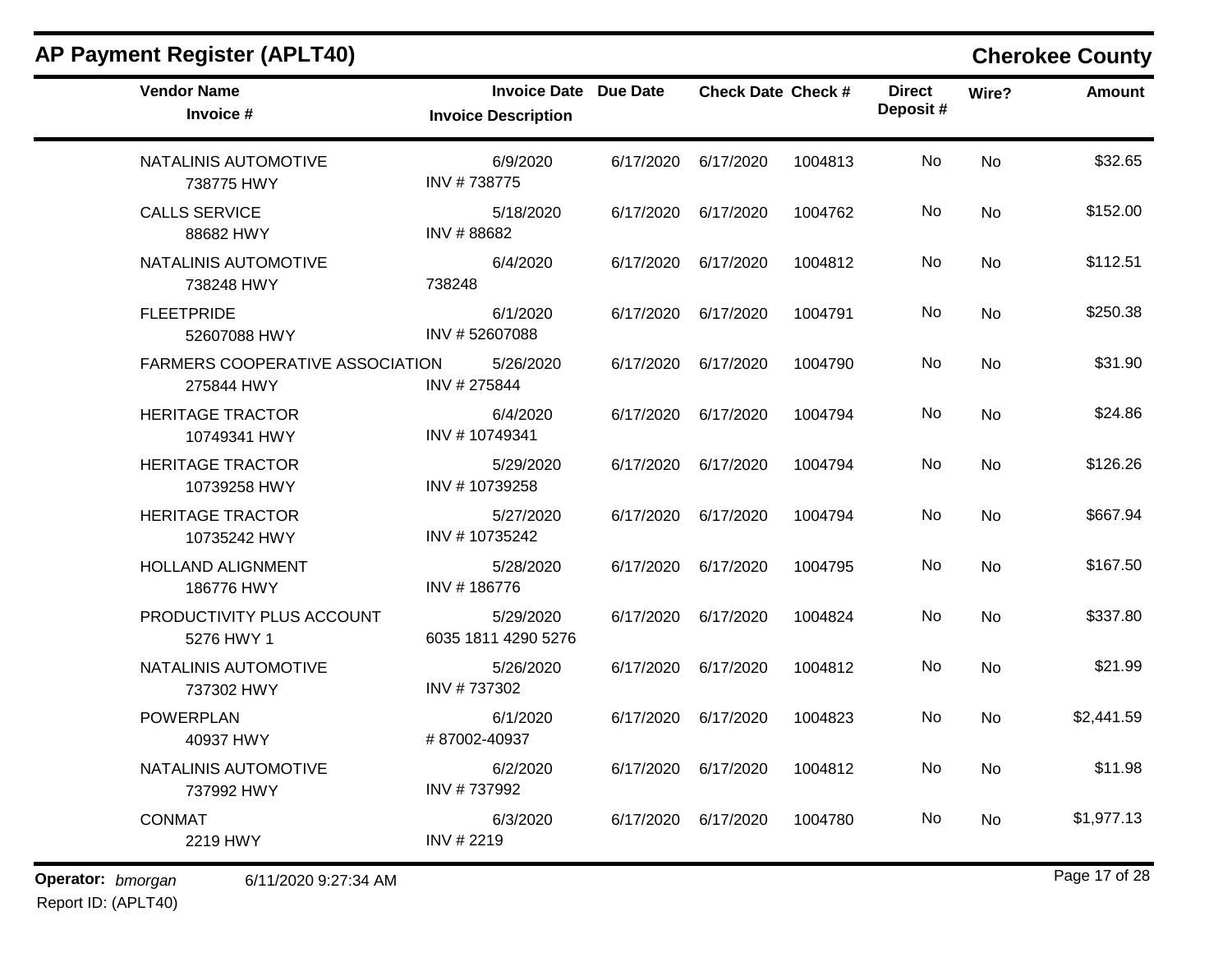| <b>AP Payment Register (APLT40)</b>                                              |                                                            |                           |         |                           |                | <b>Cherokee County</b> |
|----------------------------------------------------------------------------------|------------------------------------------------------------|---------------------------|---------|---------------------------|----------------|------------------------|
| <b>Vendor Name</b><br>Invoice #                                                  | <b>Invoice Date Due Date</b><br><b>Invoice Description</b> | <b>Check Date Check #</b> |         | <b>Direct</b><br>Deposit# | Wire?          | Amount                 |
| <b>FLEETPRIDE</b><br>52247088 HWY                                                | 5/26/2020<br>INV #52247088                                 | 6/17/2020 6/17/2020       | 1004791 | No                        | <b>No</b>      | \$242.46               |
| MUNICIPAL INDUSTRIAL SUPPLY<br>3110 HWY                                          | 5/27/2020<br>INV #3110                                     | 6/17/2020 6/17/2020       | 1004811 | No                        | No             | \$779.40               |
| FARMERS COOPERATIVE ASSOCIATION<br>276668 HWY                                    | 6/5/2020<br>INV #276668                                    | 6/17/2020 6/17/2020       | 1004790 | No.                       | No             | \$44.99                |
| JOPLIN FREIGHTLINER SALES INC<br>58961006 HWY                                    | 6/2/2020<br>INV #58961006                                  | 6/17/2020 6/17/2020       | 1004797 | No.                       | <b>No</b>      | \$321.93               |
| <b>FLEETPRIDE</b><br>514885 HWY                                                  | 6/1/2020<br>ACCT #514885                                   | 6/17/2020 6/17/2020       | 1004791 | No.                       | No             | \$37.67                |
| <b>COMMERCE BANK</b><br>5806 HWY 1                                               | 5/9/2020<br>ACCT #5806                                     | 6/17/2020 6/17/2020       | 1004778 | No                        | <b>No</b>      | \$500.00               |
| RIVERTON BUILDING SUPPLY INC<br>15805 HWY                                        | 6/8/2020<br>INV #15805                                     | 6/17/2020 6/17/2020       | 1004829 | No.                       | <b>No</b>      | \$11.15                |
| Account: 11000053080 - MAINTENANCE/BLDGS & GROUNDS                               |                                                            |                           |         |                           |                |                        |
| CLEAN THE UNIFORM CO JOPLIN<br>20141871 HWY                                      | 6/1/2020<br>INV #20141871                                  | 6/17/2020 6/17/2020       | 1004774 | No                        | <b>No</b>      | \$94.73                |
| CLEAN THE UNIFORM CO JOPLIN<br>20140754 HWY                                      | 5/25/2020<br>INV # 20140754                                | 6/17/2020 6/17/2020       | 1004774 | No.                       | <b>No</b>      | \$16.04                |
| Account: 11000053084 - CELL PHONE CHARGES                                        |                                                            |                           |         |                           |                |                        |
| <b>US CELLULAR</b><br>0374635794 HWY<br>Account: 11000053089 - OTHER CONTRACTUAL | 5/20/2020<br>INV # 0374635794                              | 6/17/2020 6/17/2020       | 1004844 | No                        | No             | \$53.47                |
|                                                                                  |                                                            |                           |         |                           |                |                        |
| OCCUPATIONAL HEALTH SERVICES<br>10419 HWY                                        | 6/1/2020<br>INV # 10419                                    | 6/17/2020 6/17/2020       | 1004818 | No.                       | N <sub>o</sub> | \$348.00               |
| <b>Account: 11000053238 - ASPHALT - DISTRICT #1</b>                              |                                                            |                           |         |                           |                |                        |

### **Operator:** bmorgan 6/11/2020 9:27:34 AM **bigger 18 of 28 bigger 18 of 28 bigger 18 of 28 bigger 18 of 28** Report ID: (APLT40)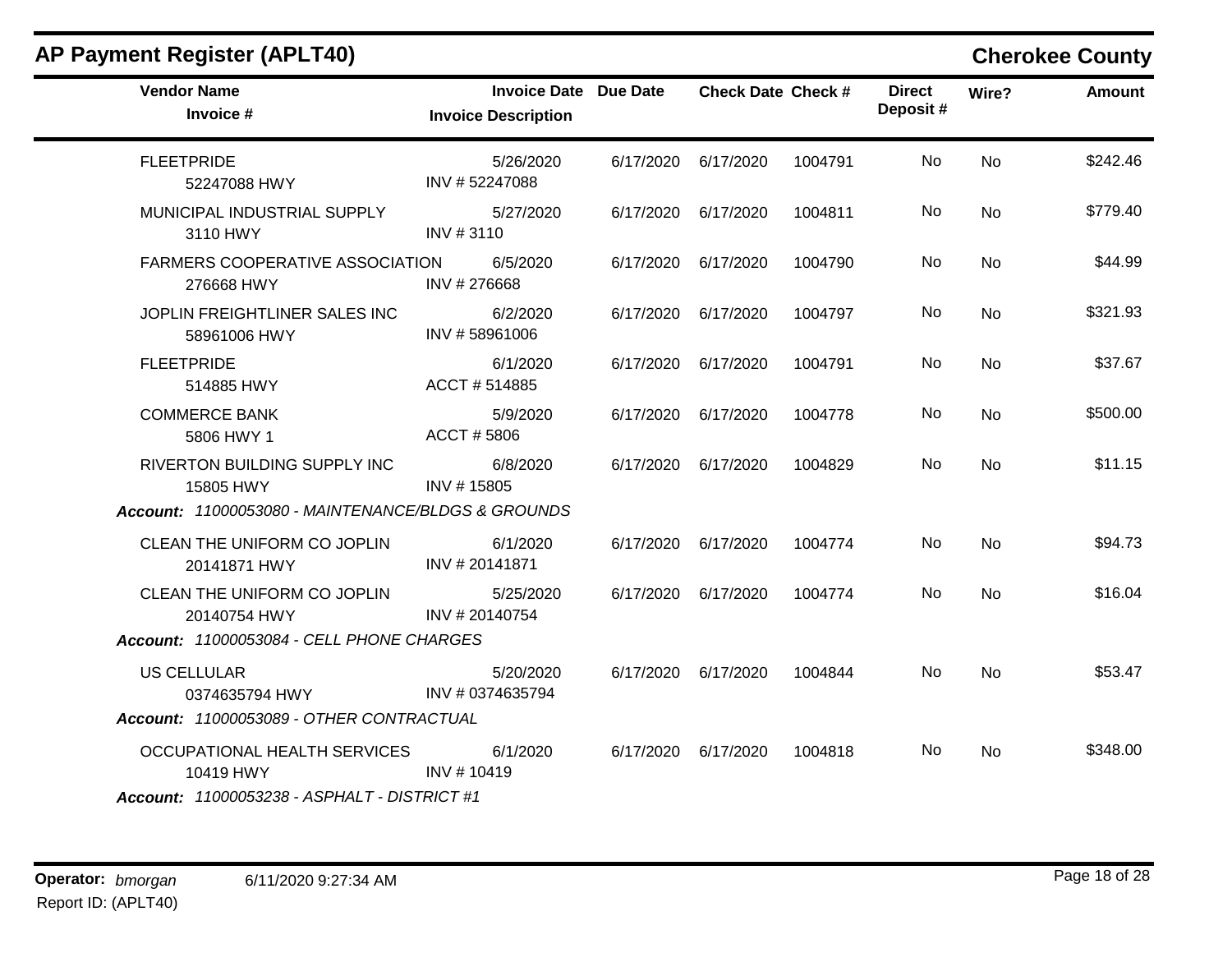|       |                                          | <b>AP Payment Register (APLT40)</b>                                         |                  |                                                            |           |                           |         |                           |           | <b>Cherokee County</b> |
|-------|------------------------------------------|-----------------------------------------------------------------------------|------------------|------------------------------------------------------------|-----------|---------------------------|---------|---------------------------|-----------|------------------------|
|       |                                          | <b>Vendor Name</b><br>Invoice #                                             |                  | <b>Invoice Date Due Date</b><br><b>Invoice Description</b> |           | <b>Check Date Check #</b> |         | <b>Direct</b><br>Deposit# | Wire?     | <b>Amount</b>          |
|       |                                          | TEETER'S ASPHALT & MATERIALS<br>8179 MYRA                                   | #8179            | 5/27/2020                                                  | 6/17/2020 | 6/17/2020                 | 1004839 | No                        | <b>No</b> | \$84,429.86            |
|       |                                          | <b>Subtotal for Department: 000:</b>                                        |                  |                                                            |           |                           |         |                           |           |                        |
|       |                                          | <b>Subtotal for Fund: 110:</b>                                              |                  |                                                            |           |                           |         |                           |           | \$135,979.50           |
|       |                                          |                                                                             |                  |                                                            |           |                           |         |                           |           | \$135,979.50           |
| Fund: | 130                                      | <b>NOXIOUS WEED</b>                                                         |                  |                                                            |           |                           |         |                           |           |                        |
| Dept: | 000                                      | <b>NON-DEPARTMENTAL</b>                                                     |                  |                                                            |           |                           |         |                           |           |                        |
|       |                                          | Account: 13000053002 - SALARIES                                             |                  |                                                            |           |                           |         |                           |           |                        |
|       |                                          | <b>CECIL VERNON BROWN</b><br>0617<br>Account: 13000053074 - TELEPHONE BILLS |                  | 6/8/2020<br><b>CONTRACT LABOR</b>                          | 6/17/2020 | 6/17/2020                 | 1004764 | No                        | No        | \$470.00               |
|       |                                          |                                                                             |                  |                                                            |           |                           |         |                           |           |                        |
|       |                                          | COLUMBUS TELEPHONE COMPANY<br>0617 NOX                                      | <b>ACCT 2293</b> | 6/1/2020                                                   | 6/17/2020 | 6/17/2020                 | 1004776 | No                        | No        | \$110.82               |
|       |                                          | Account: 13000053141 - CHEMICALS                                            |                  |                                                            |           |                           |         |                           |           |                        |
|       |                                          | NUTRIEN AG SOLUTIONS<br>42158698                                            | INV 42158698     | 6/1/2020                                                   | 6/17/2020 | 6/17/2020                 | 1004817 | No                        | <b>No</b> | \$8,168.30             |
|       |                                          | <b>Subtotal for Department: 000:</b>                                        |                  |                                                            |           |                           |         |                           |           | \$8,749.12             |
|       |                                          | <b>Subtotal for Fund: 130:</b>                                              |                  |                                                            |           |                           |         |                           |           |                        |
|       |                                          |                                                                             |                  |                                                            |           |                           |         |                           |           | \$8,749.12             |
| Fund: | 140                                      | <b>HEALTH</b>                                                               |                  |                                                            |           |                           |         |                           |           |                        |
| Dept: | 000                                      | <b>NON-DEPARTMENTAL</b>                                                     |                  |                                                            |           |                           |         |                           |           |                        |
|       |                                          | Account: 14000053021 - PRINTING/OFFICE SUPPLIES                             |                  |                                                            |           |                           |         |                           |           |                        |
|       |                                          | <b>CHASE CARD SERVICES</b><br>0617                                          |                  | 6/1/2020<br>ACCT 4246311970005747                          | 6/17/2020 | 6/17/2020                 | 1004766 | No                        | No        | \$135.32               |
|       | Operator: bmorgan<br>Report ID: (APLT40) | 6/11/2020 9:27:34 AM                                                        |                  |                                                            |           |                           |         |                           |           | Page 19 of 28          |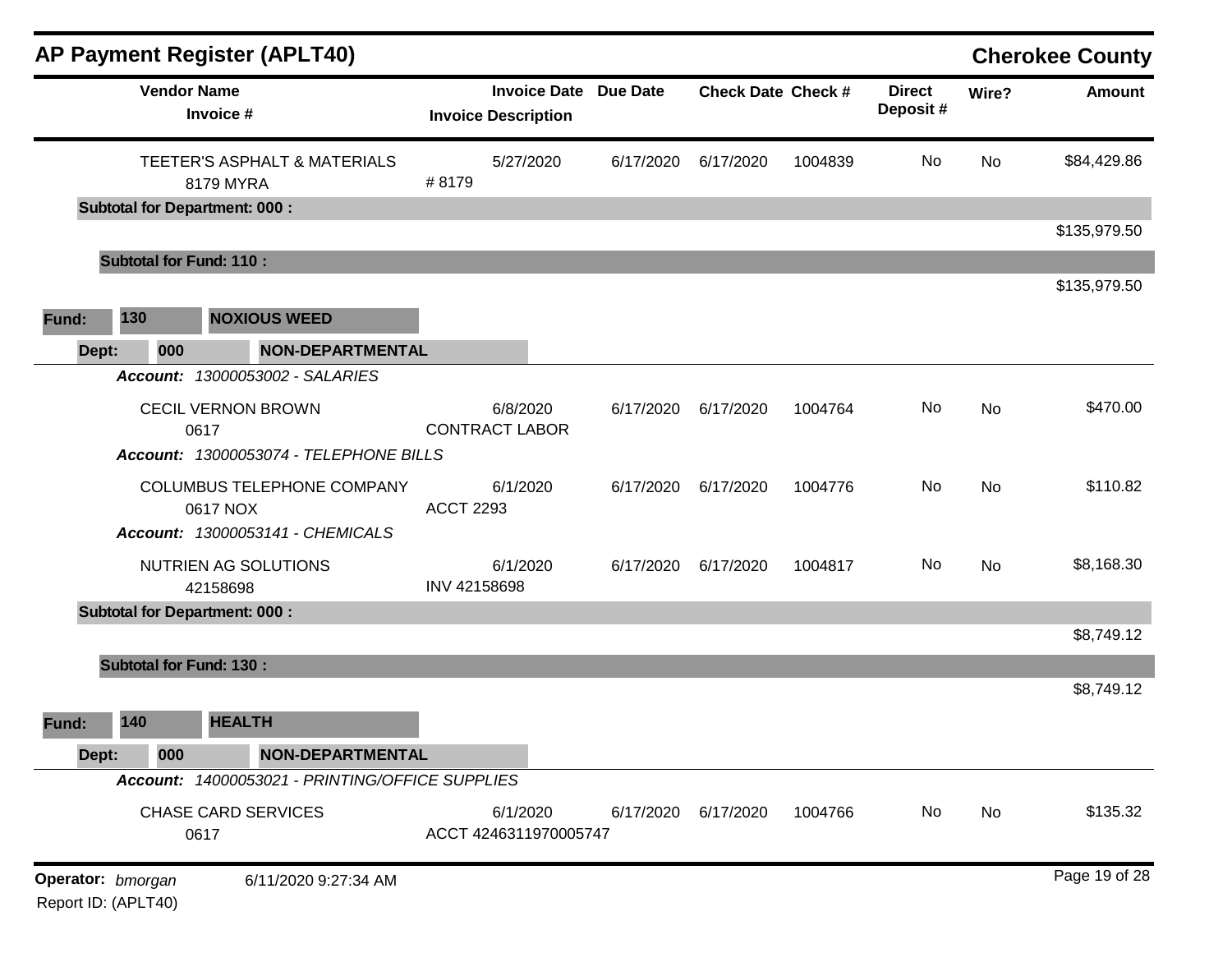| <b>AP Payment Register (APLT40)</b>                    |                                                            |                           |         |                           |           | <b>Cherokee County</b> |
|--------------------------------------------------------|------------------------------------------------------------|---------------------------|---------|---------------------------|-----------|------------------------|
| <b>Vendor Name</b><br>Invoice #                        | <b>Invoice Date Due Date</b><br><b>Invoice Description</b> | <b>Check Date Check #</b> |         | <b>Direct</b><br>Deposit# | Wire?     | Amount                 |
| <b>CHASE CARD SERVICES</b><br>0617                     | 6/1/2020<br>ACCT 4246311970005747                          | 6/17/2020 6/17/2020       | 1004766 | No                        | <b>No</b> | \$7.63                 |
| <b>MCCARTY'S</b><br>01727600                           | 6/8/2020<br><b>INV 1727600</b>                             | 6/17/2020 6/17/2020       | 1004806 | No.                       | No        | \$31.99                |
| Account: 14000053043 - HEALTH DEPT MED SUPPLIES        |                                                            |                           |         |                           |           |                        |
| <b>KDHE</b><br>6183                                    | 6/5/2020<br><b>INV 6183</b>                                | 6/17/2020 6/17/2020       | 1004800 | No                        | <b>No</b> | \$58.00                |
| <b>CHASE CARD SERVICES</b><br>0617                     | 6/1/2020<br>ACCT 4246311970005747                          | 6/17/2020 6/17/2020       | 1004766 | No.                       | <b>No</b> | \$28.50                |
| <b>CHASE CARD SERVICES</b><br>0617                     | 6/1/2020<br>ACCT 4246311970005747                          | 6/17/2020 6/17/2020       | 1004766 | No                        | <b>No</b> | \$2,756.98             |
| Account: 14000053072 - GAS, ELECTRIC, WATER/PHONE      |                                                            |                           |         |                           |           |                        |
| <b>CITY OF COLUMBUS</b><br>0617 HE                     | 6/3/2020<br>ACCT 07-17240-00                               | 6/17/2020 6/17/2020       | 1004771 | No.                       | No        | \$60.00                |
| <b>KANSAS GAS SERVICE</b><br>0617 HE                   | 6/3/2020<br>ACCT 510080477 1188672 27                      | 6/17/2020 6/17/2020       | 1004799 | No                        | <b>No</b> | \$103.92               |
| <b>COLUMBUS TELEPHONE COMPANY</b><br>0617 HE1          | 6/3/2020<br><b>ACCT 3132</b>                               | 6/17/2020 6/17/2020       | 1004776 | No.                       | <b>No</b> | \$484.49               |
| <b>COLUMBUS TELEPHONE COMPANY</b><br>0617 HE           | 6/3/2020<br><b>ACCT 2311</b>                               | 6/17/2020 6/17/2020       | 1004776 | No                        | <b>No</b> | \$62.78                |
| Account: 14000053076 - PROFESSIONAL SERVICES           |                                                            |                           |         |                           |           |                        |
| QUALITY PEST CONTROL INC<br>0617                       | 6/5/2020<br><b>MONTHLY SPRAY</b>                           | 6/17/2020 6/17/2020       | 1004826 | No                        | No        | \$50.00                |
| PARCOM, LLC<br>1068                                    | 6/3/2020<br><b>INV 1068</b>                                | 6/17/2020 6/17/2020       | 1004820 | No.                       | No        | \$140.00               |
| CRAW-KAN TELEPHONE COOPERATIVE INC 6/5/2020<br>0617 HE | ACCT 129793                                                | 6/17/2020 6/17/2020       | 1004783 | <b>No</b>                 | No.       | \$21.25                |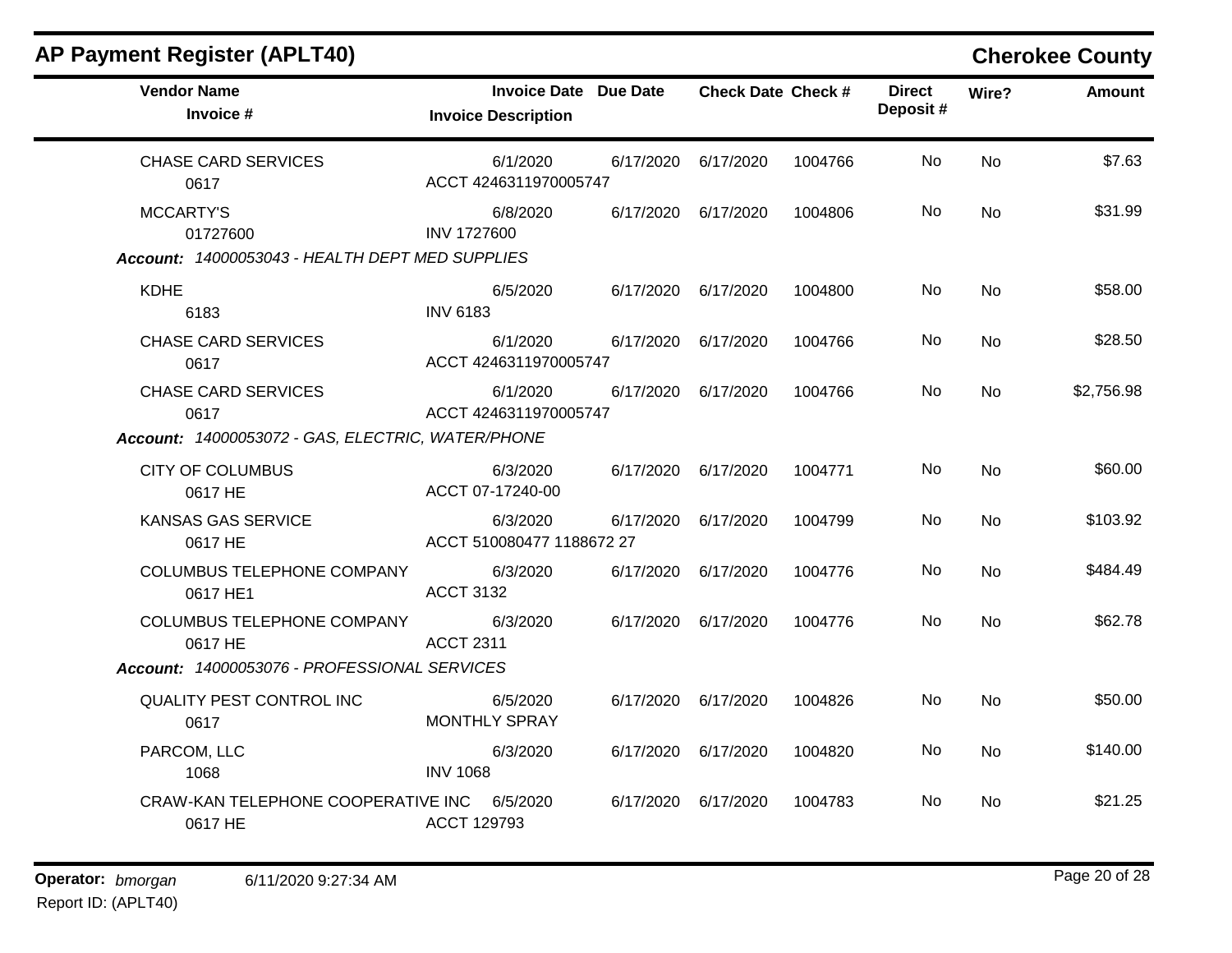| <b>AP Payment Register (APLT40)</b>                                           |                                                                                                                                                                                                                                                                                                                                                                                                                                                                                                                                                                                                                                                                                                                                                                                                                                                                                                                                                        |  |                           |       | <b>Cherokee County</b> |
|-------------------------------------------------------------------------------|--------------------------------------------------------------------------------------------------------------------------------------------------------------------------------------------------------------------------------------------------------------------------------------------------------------------------------------------------------------------------------------------------------------------------------------------------------------------------------------------------------------------------------------------------------------------------------------------------------------------------------------------------------------------------------------------------------------------------------------------------------------------------------------------------------------------------------------------------------------------------------------------------------------------------------------------------------|--|---------------------------|-------|------------------------|
| <b>Vendor Name</b><br>Invoice #                                               | <b>Invoice Description</b>                                                                                                                                                                                                                                                                                                                                                                                                                                                                                                                                                                                                                                                                                                                                                                                                                                                                                                                             |  | <b>Direct</b><br>Deposit# | Wire? | <b>Amount</b>          |
| Account: 14000053087 - BUILDING RENTAL                                        | <b>Invoice Date Due Date</b><br><b>Check Date Check #</b><br>6/5/2020<br>No<br>No<br>6/17/2020<br>6/17/2020<br>1004772<br><b>BUILDING RENTAL</b><br>No<br>6/5/2020<br>No<br>6/17/2020<br>6/17/2020<br>1004769<br><b>BUILDING RENTAL</b><br>6/8/2020<br>6/17/2020<br>No<br>No<br>6/17/2020<br>1004782<br><b>CONTRACTED SERVICES</b><br>6/8/2020<br>No<br>No<br>6/17/2020<br>6/17/2020<br>1004763<br><b>INV W27324</b><br>No<br>6/5/2020<br>No<br>6/17/2020<br>6/17/2020<br>1004805<br><b>CONTRACTED SERVICES</b><br><b>NON-DEPARTMENTAL</b><br>Account: 16000053078 - LEGAL PRINTING/ADVERTISING<br>6/1/2020<br>No<br>No<br>6/17/2020<br>6/17/2020<br>1004775<br>LEGAL NOTICES/PRIMARY ELECTION<br>1004775<br>No<br>No<br>6/1/2020<br>6/17/2020 6/17/2020<br>LEGAL NOTICES/REGISTERED VOTERS<br>Account: 16000053079 - MAINT/REPAIRS MACH/EQUIP<br>6/1/2020<br>6/17/2020 6/17/2020<br>1004786<br>No<br>No<br><b>INV 1134706</b><br>6/11/2020 9:27:34 AM |  |                           |       |                        |
| <b>CITY OF GALENA</b><br>0617 HE                                              |                                                                                                                                                                                                                                                                                                                                                                                                                                                                                                                                                                                                                                                                                                                                                                                                                                                                                                                                                        |  |                           |       | \$10.00                |
| <b>CITY OF BAXTER SPRINGS</b><br>0617                                         |                                                                                                                                                                                                                                                                                                                                                                                                                                                                                                                                                                                                                                                                                                                                                                                                                                                                                                                                                        |  |                           |       | \$20.00                |
| <b>Account: 14000053182 - CONTRACTS</b>                                       |                                                                                                                                                                                                                                                                                                                                                                                                                                                                                                                                                                                                                                                                                                                                                                                                                                                                                                                                                        |  |                           |       |                        |
| <b>CRAWFORD COUNTY HEALTH DEPT</b><br>0617                                    |                                                                                                                                                                                                                                                                                                                                                                                                                                                                                                                                                                                                                                                                                                                                                                                                                                                                                                                                                        |  |                           |       | \$96.00                |
| <b>CDL ELECTRIC</b><br>W27324                                                 |                                                                                                                                                                                                                                                                                                                                                                                                                                                                                                                                                                                                                                                                                                                                                                                                                                                                                                                                                        |  |                           |       | \$450.00               |
| <b>MANZER FAMILY MEDICINE</b><br>0617                                         |                                                                                                                                                                                                                                                                                                                                                                                                                                                                                                                                                                                                                                                                                                                                                                                                                                                                                                                                                        |  |                           |       | \$100.00               |
| <b>Subtotal for Department: 000:</b>                                          |                                                                                                                                                                                                                                                                                                                                                                                                                                                                                                                                                                                                                                                                                                                                                                                                                                                                                                                                                        |  |                           |       |                        |
|                                                                               |                                                                                                                                                                                                                                                                                                                                                                                                                                                                                                                                                                                                                                                                                                                                                                                                                                                                                                                                                        |  |                           |       | \$4,616.86             |
| <b>Subtotal for Fund: 140:</b>                                                |                                                                                                                                                                                                                                                                                                                                                                                                                                                                                                                                                                                                                                                                                                                                                                                                                                                                                                                                                        |  |                           |       |                        |
|                                                                               |                                                                                                                                                                                                                                                                                                                                                                                                                                                                                                                                                                                                                                                                                                                                                                                                                                                                                                                                                        |  |                           |       | \$4,616.86             |
| 160<br><b>DIRECT ELECTION</b><br>Fund:                                        |                                                                                                                                                                                                                                                                                                                                                                                                                                                                                                                                                                                                                                                                                                                                                                                                                                                                                                                                                        |  |                           |       |                        |
| 000<br>Dept:                                                                  |                                                                                                                                                                                                                                                                                                                                                                                                                                                                                                                                                                                                                                                                                                                                                                                                                                                                                                                                                        |  |                           |       |                        |
|                                                                               |                                                                                                                                                                                                                                                                                                                                                                                                                                                                                                                                                                                                                                                                                                                                                                                                                                                                                                                                                        |  |                           |       |                        |
| <b>COLUMBUS NEWS REPORT</b><br>526                                            |                                                                                                                                                                                                                                                                                                                                                                                                                                                                                                                                                                                                                                                                                                                                                                                                                                                                                                                                                        |  |                           |       | \$132.00               |
| <b>COLUMBUS NEWS REPORT</b><br>530                                            |                                                                                                                                                                                                                                                                                                                                                                                                                                                                                                                                                                                                                                                                                                                                                                                                                                                                                                                                                        |  |                           |       | \$48.00                |
|                                                                               |                                                                                                                                                                                                                                                                                                                                                                                                                                                                                                                                                                                                                                                                                                                                                                                                                                                                                                                                                        |  |                           |       |                        |
| ELECTION SYSTEMS & SOFTWARE<br>1134706<br>Account: 16000053081 - MISC EXPENSE |                                                                                                                                                                                                                                                                                                                                                                                                                                                                                                                                                                                                                                                                                                                                                                                                                                                                                                                                                        |  |                           |       | \$848.91               |
| Operator: bmorgan                                                             |                                                                                                                                                                                                                                                                                                                                                                                                                                                                                                                                                                                                                                                                                                                                                                                                                                                                                                                                                        |  |                           |       | Page 21 of 28          |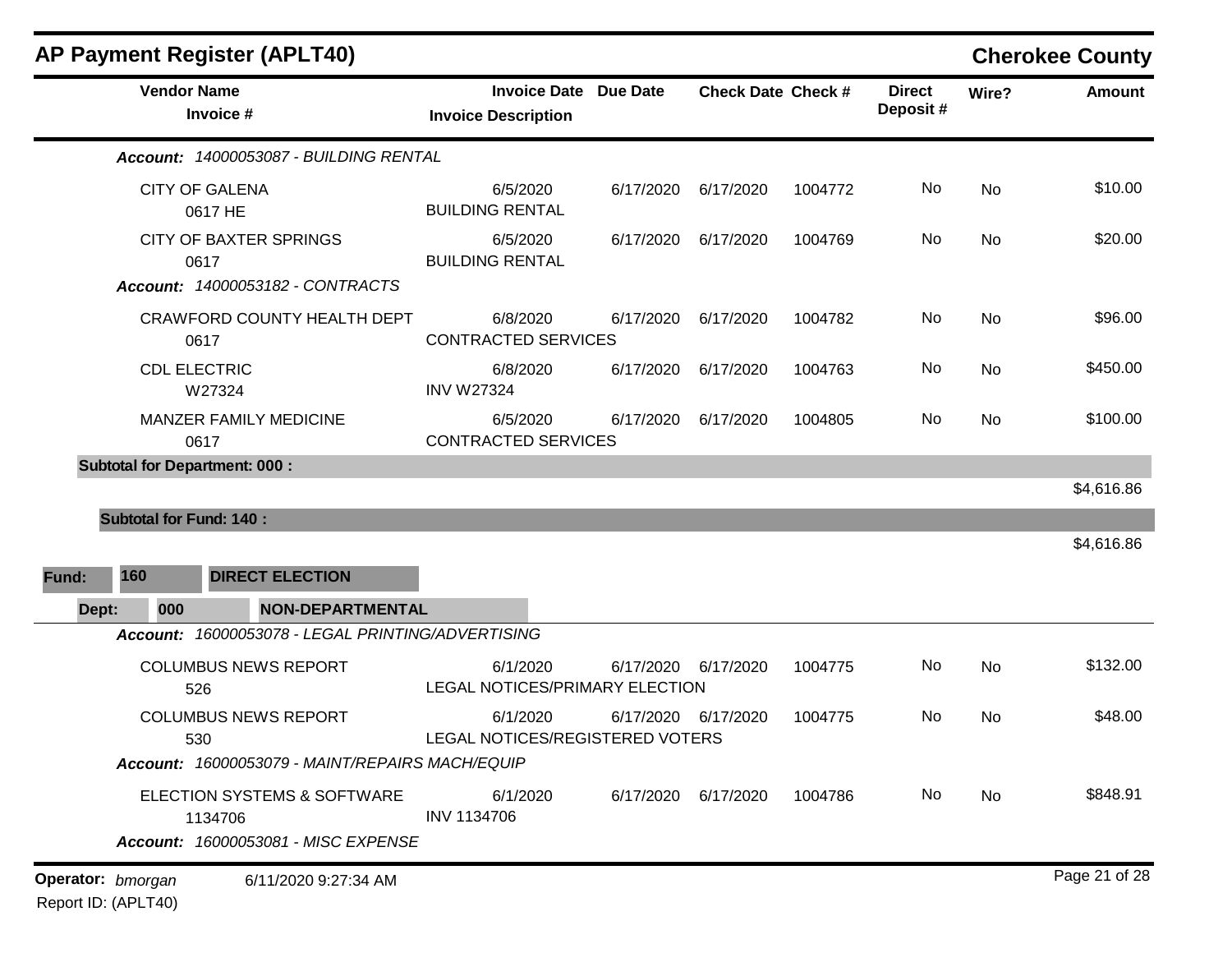| AP Payment Register (APLT40)                                                    |                                                            |           |                           |         |                           |                                                                                 | <b>Cherokee County</b> |
|---------------------------------------------------------------------------------|------------------------------------------------------------|-----------|---------------------------|---------|---------------------------|---------------------------------------------------------------------------------|------------------------|
| <b>Vendor Name</b><br>Invoice #                                                 | <b>Invoice Date Due Date</b><br><b>Invoice Description</b> |           | <b>Check Date Check #</b> |         | <b>Direct</b><br>Deposit# | Wire?                                                                           | Amount                 |
| <b>COMMERCE BANK</b><br>0617 EL                                                 | 6/9/2020<br>ACCT 0000-0368-7258                            | 6/17/2020 | 6/17/2020                 | 1004777 | <b>No</b>                 | <b>No</b><br>No<br>No<br><b>No</b><br><b>No</b><br>No<br><b>No</b><br><b>No</b> | \$14.65                |
| <b>Subtotal for Department: 000:</b>                                            |                                                            |           |                           |         |                           |                                                                                 | \$1,043.56             |
| <b>Subtotal for Fund: 160:</b>                                                  |                                                            |           |                           |         |                           |                                                                                 |                        |
| 224<br><b>CHEROKEE COUNTY 911</b><br>Fund:                                      |                                                            |           |                           |         |                           |                                                                                 | \$1,043.56             |
| Dept:<br><b>NON-DEPARTMENTAL</b><br>000<br>Account: 22400053300 - MISC PAID OUT |                                                            |           |                           |         |                           |                                                                                 |                        |
| CRAW-KAN TELEPHONE COOPERATIVE INC<br>0617                                      | 6/3/2020<br>INV 1818SZ10901.048                            | 6/17/2020 | 6/17/2020                 | 1004783 | No                        |                                                                                 | \$98.00                |
| TBS ELECTRONICS, INC<br>00104750                                                | 6/5/2020<br>INV 00104750                                   | 6/17/2020 | 6/17/2020                 | 1004838 | No                        |                                                                                 | \$1,795.00             |
| <b>CENTURYLINK</b><br>0617                                                      | 6/3/2020<br>ACCT 313409961                                 | 6/17/2020 | 6/17/2020                 | 1004765 | No                        |                                                                                 | \$476.00               |
| NEWEGG BUSINESS, INC<br>1302794557                                              | 6/5/2020<br>INV 1302794557                                 | 6/17/2020 | 6/17/2020                 | 1004815 | No                        |                                                                                 | \$419.65               |
| <b>VERIZON WIRELESS</b><br>9854907924                                           | 6/1/2020<br>INV 9854907924                                 | 6/17/2020 | 6/17/2020                 | 1004845 | No                        |                                                                                 | \$1,040.26             |
| NEWEGG BUSINESS, INC<br>1302794214                                              | 6/5/2020<br>INV 1302794214                                 | 6/17/2020 | 6/17/2020                 | 1004815 | No                        |                                                                                 | \$317.15               |
| NEWEGG BUSINESS, INC<br>1302794382                                              | 6/5/2020<br>INV 1302794382                                 | 6/17/2020 | 6/17/2020                 | 1004815 | No.                       |                                                                                 | \$89.99                |
| <b>Subtotal for Department: 000:</b>                                            |                                                            |           |                           |         |                           |                                                                                 |                        |
|                                                                                 |                                                            |           |                           |         |                           |                                                                                 | \$4,236.05             |
| <b>Subtotal for Fund: 224:</b>                                                  |                                                            |           |                           |         |                           |                                                                                 |                        |
|                                                                                 |                                                            |           |                           |         |                           |                                                                                 | \$4,236.05             |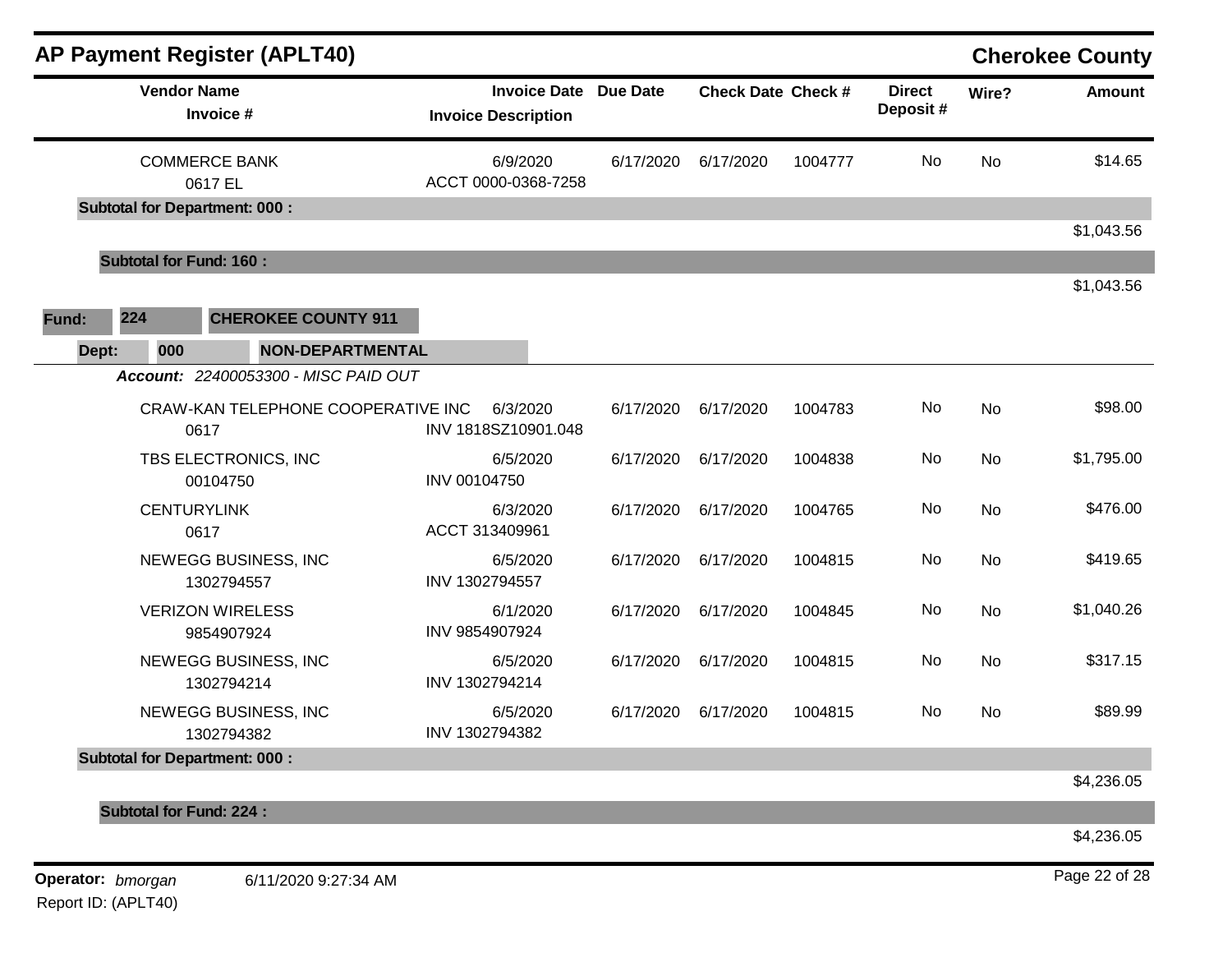|       |                    | <b>AP Payment Register (APLT40)</b>             |                                                            |           |                           |         |                           |           | <b>Cherokee County</b> |
|-------|--------------------|-------------------------------------------------|------------------------------------------------------------|-----------|---------------------------|---------|---------------------------|-----------|------------------------|
|       | <b>Vendor Name</b> | Invoice #                                       | <b>Invoice Date Due Date</b><br><b>Invoice Description</b> |           | <b>Check Date Check #</b> |         | <b>Direct</b><br>Deposit# | Wire?     | <b>Amount</b>          |
| Fund: | 230                | <b>APPRAISER COSTS</b>                          |                                                            |           |                           |         |                           |           |                        |
| Dept: | 000                | <b>NON-DEPARTMENTAL</b>                         |                                                            |           |                           |         |                           |           |                        |
|       |                    | Account: 23000053021 - PRINTING/OFFICE SUPPLIES |                                                            |           |                           |         |                           |           |                        |
|       |                    | QUILL CORPORATION<br>7248305                    | 6/3/2020<br>INV 7248305                                    | 6/17/2020 | 6/17/2020                 | 1004827 | No                        | No        | \$17.98                |
|       |                    | QUILL CORPORATION<br>7242541                    | 6/3/2020<br>INV 7242541                                    | 6/17/2020 | 6/17/2020                 | 1004827 | No                        | <b>No</b> | \$4.79                 |
|       |                    | QUILL CORPORATION<br>6349125                    | 6/1/2020<br>INV 6349125                                    | 6/17/2020 | 6/17/2020                 | 1004827 | No.                       | No        | \$28.77                |
|       |                    | QUILL CORPORATION<br>7422141                    | 6/9/2020<br><b>INV 7422141</b>                             | 6/17/2020 | 6/17/2020                 | 1004827 | No                        | <b>No</b> | \$17.98                |
|       |                    | Account: 23000053074 - TELEPHONE BILLS          |                                                            |           |                           |         |                           |           |                        |
|       |                    | COLUMBUS TELEPHONE COMPANY<br>0617              | 6/1/2020<br><b>ACCT 7577</b>                               | 6/17/2020 | 6/17/2020                 | 1004776 | No                        | <b>No</b> | \$229.77               |
|       |                    | Account: 23000053075 - DUES/SUBSCRIPTIONS       |                                                            |           |                           |         |                           |           |                        |
|       | <b>SUMNERONE</b>   | 2541706                                         | 6/1/2020<br>INV 2541706                                    | 6/17/2020 | 6/17/2020                 | 1004837 | No.                       | <b>No</b> | \$122.96               |
|       |                    | Account: 23000053076 - PROFESSIONAL SERVICES    |                                                            |           |                           |         |                           |           |                        |
|       |                    | PARCOM, LLC<br>1079                             | 6/1/2020<br><b>INV 1079</b>                                | 6/17/2020 | 6/17/2020                 | 1004820 | No                        | <b>No</b> | \$55.00                |
|       |                    | PARCOM, LLC<br>1080                             | 6/1/2020<br><b>INV 1080</b>                                | 6/17/2020 | 6/17/2020                 | 1004820 | No                        | <b>No</b> | \$140.00               |
|       |                    | <b>RODNEY SANDERS</b><br>20200503               | 6/5/2020<br>INV 2020-05-03                                 | 6/17/2020 | 6/17/2020                 | 1004831 | No                        | <b>No</b> | \$571.25               |
|       |                    | <b>Subtotal for Department: 000:</b>            |                                                            |           |                           |         |                           |           |                        |
|       |                    |                                                 |                                                            |           |                           |         |                           |           | \$1,188.50             |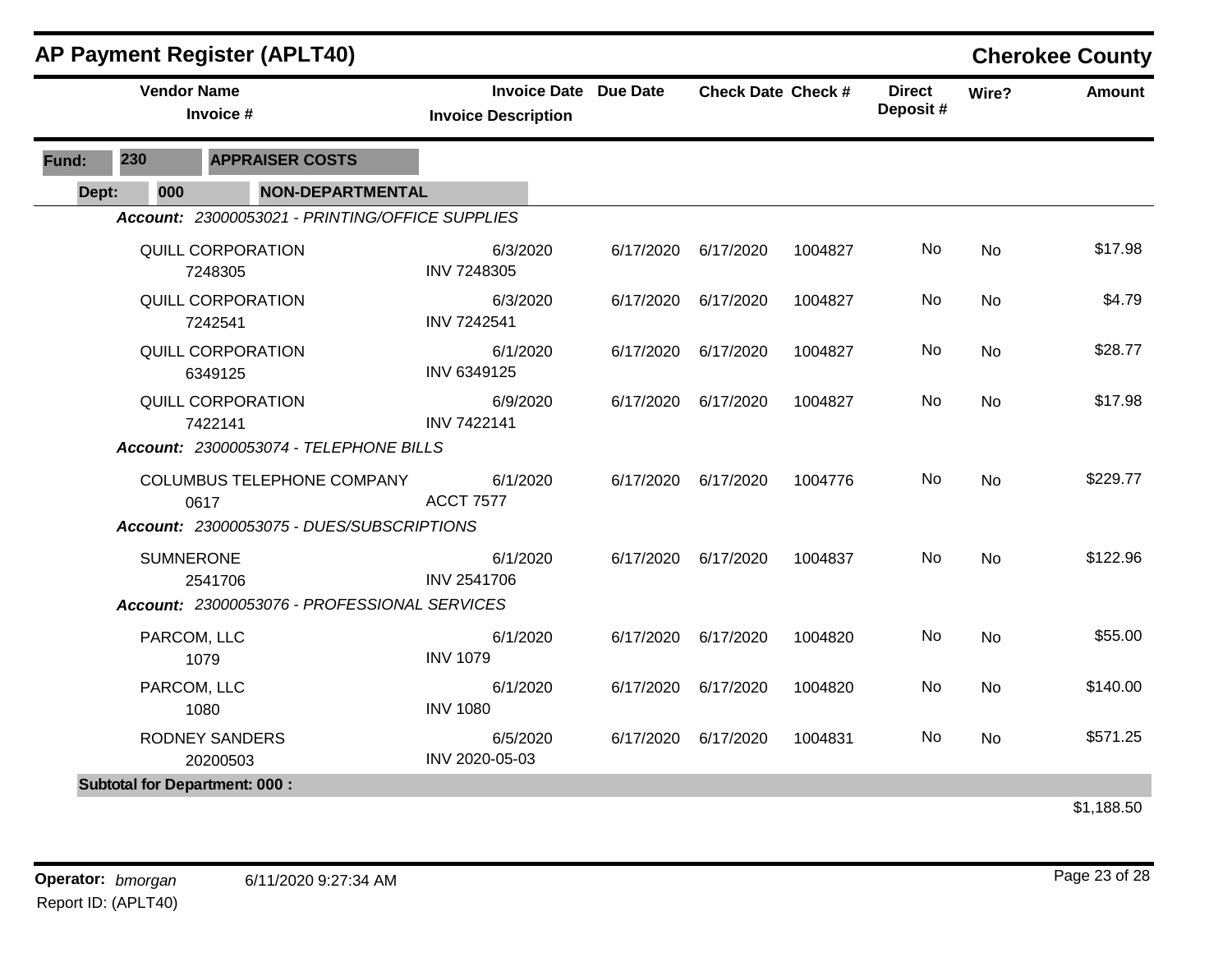|       |                                | <b>AP Payment Register (APLT40)</b>         |                                     |                              |                           |         |                           |           | <b>Cherokee County</b> |
|-------|--------------------------------|---------------------------------------------|-------------------------------------|------------------------------|---------------------------|---------|---------------------------|-----------|------------------------|
|       | <b>Vendor Name</b>             | Invoice #                                   | <b>Invoice Description</b>          | <b>Invoice Date Due Date</b> | <b>Check Date Check #</b> |         | <b>Direct</b><br>Deposit# | Wire?     | <b>Amount</b>          |
|       | <b>Subtotal for Fund: 230:</b> |                                             |                                     |                              |                           |         |                           |           |                        |
|       |                                |                                             |                                     |                              |                           |         |                           |           | \$1,188.50             |
| Fund: | 260                            | <b>EMPLOYEE BENEFITS</b>                    |                                     |                              |                           |         |                           |           |                        |
| Dept: | 000                            | <b>NON-DEPARTMENTAL</b>                     |                                     |                              |                           |         |                           |           |                        |
|       |                                | Account: 26000053215 - MERITAIN HEALTH      |                                     |                              |                           |         |                           |           |                        |
|       |                                | <b>MERITAIN HEALTH</b>                      | 6/9/2020                            |                              | 6/17/2020 6/17/2020       | 1004808 | No                        | No        | \$55,571.06            |
|       |                                | 0617                                        | GROUP 02438, CHEROKEE CO, JULY 2020 |                              |                           |         |                           |           |                        |
|       |                                | <b>Subtotal for Department: 000:</b>        |                                     |                              |                           |         |                           |           | \$55,571.06            |
|       |                                |                                             |                                     |                              |                           |         |                           |           |                        |
|       | <b>Subtotal for Fund: 260:</b> |                                             |                                     |                              |                           |         |                           |           | \$55,571.06            |
|       |                                |                                             |                                     |                              |                           |         |                           |           |                        |
| Fund: | 300                            | <b>SERVICE FOR ELDERLY</b>                  |                                     |                              |                           |         |                           |           |                        |
| Dept: | 000                            | <b>NON-DEPARTMENTAL</b>                     |                                     |                              |                           |         |                           |           |                        |
|       |                                | Account: 30000053072 - GAS, ELECTRIC, WATER |                                     |                              |                           |         |                           |           |                        |
|       |                                | <b>KANSAS GAS SERVICE</b>                   | 6/1/2020                            | 6/17/2020                    | 6/17/2020                 | 1004799 | No.                       | <b>No</b> | \$42.82                |
|       |                                | 0617 EL1                                    | ACCT 512076592 1191351 09           |                              |                           |         |                           |           |                        |
|       |                                | <b>CITY OF GALENA</b>                       | 6/1/2020                            | 6/17/2020                    | 6/17/2020                 | 1004772 | No                        | <b>No</b> | \$83.16                |
|       |                                | 0617                                        | ACCT 10006000                       |                              |                           |         |                           |           |                        |
|       |                                | <b>KANSAS GAS SERVICE</b><br>0617           | 6/1/2020<br>ACCT 510074383117934645 | 6/17/2020                    | 6/17/2020                 | 1004799 | No                        | <b>No</b> | \$40.92                |
|       |                                | <b>KANSAS GAS SERVICE</b>                   | 6/2/2020                            | 6/17/2020                    | 6/17/2020                 | 1004799 | No                        | <b>No</b> | \$60.99                |
|       |                                | 0617 EL2                                    | ACCT 510020083 1175382 00           |                              |                           |         |                           |           |                        |
|       |                                | <b>KANSAS GAS SERVICE</b>                   | 6/1/2020                            | 6/17/2020                    | 6/17/2020                 | 1004799 | No                        | No        | \$36.86                |
|       |                                | 0617 EL                                     | ACCT 510724504 2014 982 18          |                              |                           |         |                           |           |                        |
|       |                                | <b>CITY OF COLUMBUS</b>                     | 6/1/2020                            | 6/17/2020                    | 6/17/2020                 | 1004771 | No                        | <b>No</b> | \$55.56                |
|       |                                | 0617                                        | ACCT 07-48820-01                    |                              |                           |         |                           |           |                        |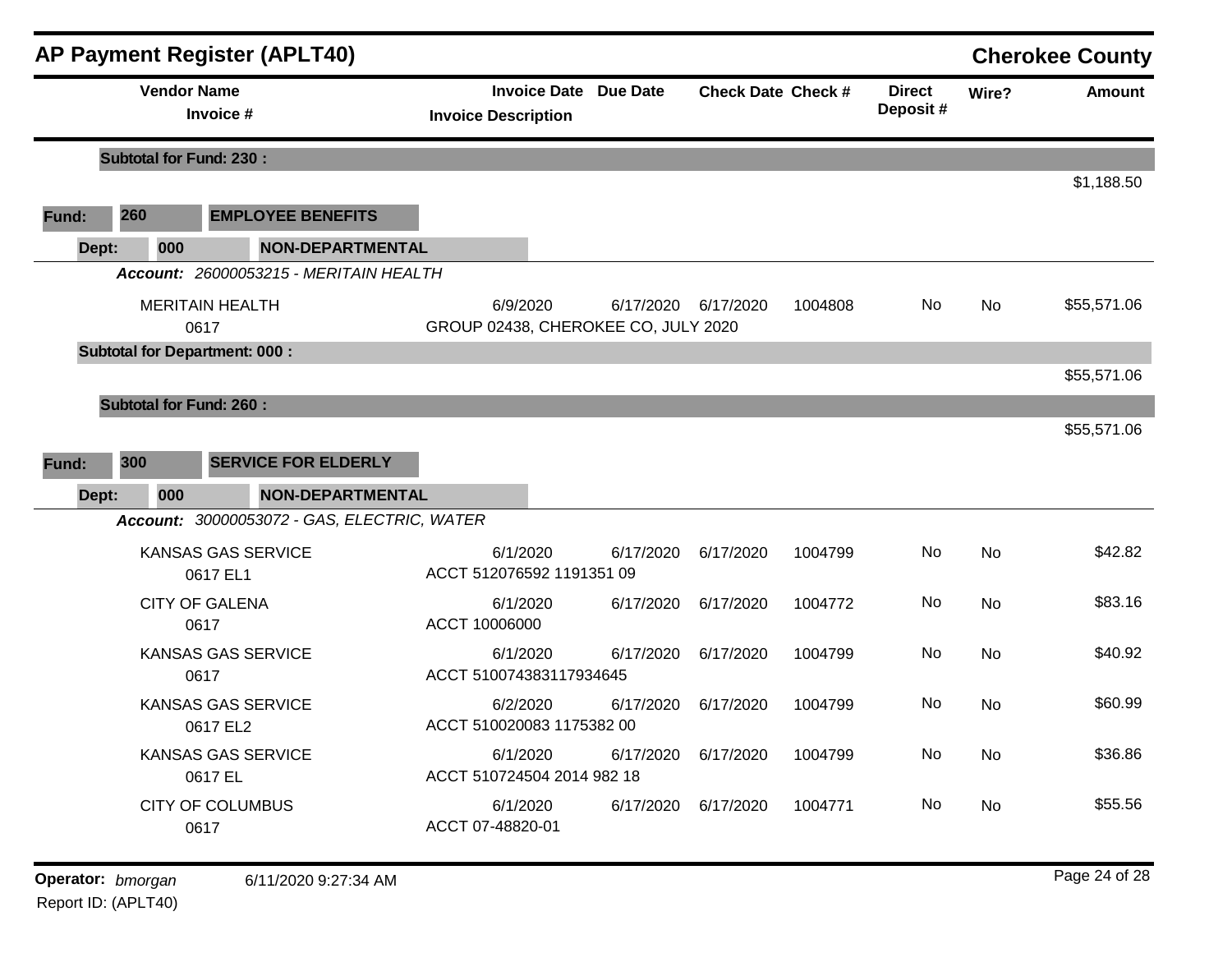|                                                                             |                                      | <b>AP Payment Register (APLT40)</b>                             |                                                 |                       |                           |         |                           |           | <b>Cherokee County</b> |
|-----------------------------------------------------------------------------|--------------------------------------|-----------------------------------------------------------------|-------------------------------------------------|-----------------------|---------------------------|---------|---------------------------|-----------|------------------------|
|                                                                             | <b>Vendor Name</b><br>Invoice #      |                                                                 | <b>Invoice Description</b>                      | Invoice Date Due Date | <b>Check Date Check #</b> |         | <b>Direct</b><br>Deposit# | Wire?     | <b>Amount</b>          |
|                                                                             |                                      | Account: 30000053074 - TELEPHONE BILLS                          |                                                 |                       |                           |         |                           |           |                        |
|                                                                             | <b>CENTURYLINK</b><br>0617 EL        |                                                                 | 6/8/2020<br>ACCT 313355170                      | 6/17/2020             | 6/17/2020                 | 1004765 | No                        | <b>No</b> | \$88.28                |
| <b>CENTURYLINK</b><br>0617 EL 1<br>Account: 30000053089 - OTHER CONTRACTUAL |                                      | 6/8/2020<br>ACCT 313571296                                      | 6/17/2020                                       | 6/17/2020             | 1004765                   | No      | <b>No</b>                 | \$161.96  |                        |
|                                                                             | 0617                                 | SEK-AREA AGENCY ON AGING INC                                    | 6/3/2020<br>2019 MATCH FUNDS FOR AGING PROGRAMS | 6/17/2020             | 6/17/2020                 | 1004833 | No                        | No        | \$15,161.00            |
|                                                                             | <b>Subtotal for Department: 000:</b> |                                                                 |                                                 |                       |                           |         |                           |           |                        |
|                                                                             |                                      |                                                                 |                                                 |                       |                           |         |                           |           | \$15,731.55            |
| Fund:<br>Dept:                                                              | 330<br>000                           | <b>SEWER DISTRICT#1 OPER</b><br><b>NON-DEPARTMENTAL</b>         |                                                 |                       |                           |         |                           |           | \$15,731.55            |
|                                                                             |                                      | Account: 33000053072 - GAS, ELECTRIC, WATER                     |                                                 |                       |                           |         |                           |           |                        |
|                                                                             |                                      | EMPIRE DISTRICT ELECTRIC COMPANY<br>487490-67-4 SEWER 1         | 5/28/2020<br>ACCT #487490-67-4                  | 6/17/2020             | 6/17/2020                 | 1004787 | No                        | No        | \$84.72                |
|                                                                             |                                      | EMPIRE DISTRICT ELECTRIC COMPANY<br>866807-56-3 SEWER 3         | 5/29/2020<br>ACCT #866807-56-3                  | 6/17/2020             | 6/17/2020                 | 1004787 | No                        | <b>No</b> | \$472.73               |
|                                                                             |                                      | <b>EMPIRE DISTRICT ELECTRIC COMPANY</b><br>547731-85-1 SEWER 14 | 5/28/2020<br>ACCT # 547731-85-1                 | 6/17/2020             | 6/17/2020                 | 1004787 | No.                       | <b>No</b> | \$1,882.08             |
|                                                                             |                                      | <b>EMPIRE DISTRICT ELECTRIC COMPANY</b><br>059522-21-9 SEWER 3  | 5/28/2020<br>ACCT # 059522-21-9                 | 6/17/2020             | 6/17/2020                 | 1004787 | No                        | <b>No</b> | \$221.42               |
|                                                                             |                                      | <b>EMPIRE DISTRICT ELECTRIC COMPANY</b><br>369339-68-4 SEWER 4  | 5/28/2020<br>ACCT #369339-68-4                  | 6/17/2020             | 6/17/2020                 | 1004787 | No                        | <b>No</b> | \$229.07               |
|                                                                             |                                      | <b>EMPIRE DISTRICT ELECTRIC COMPANY</b><br>535793-78-0 SEWER 2  | 5/28/2020<br>ACCT #535793-78-0                  | 6/17/2020             | 6/17/2020                 | 1004787 | No.                       | No        | \$56.80                |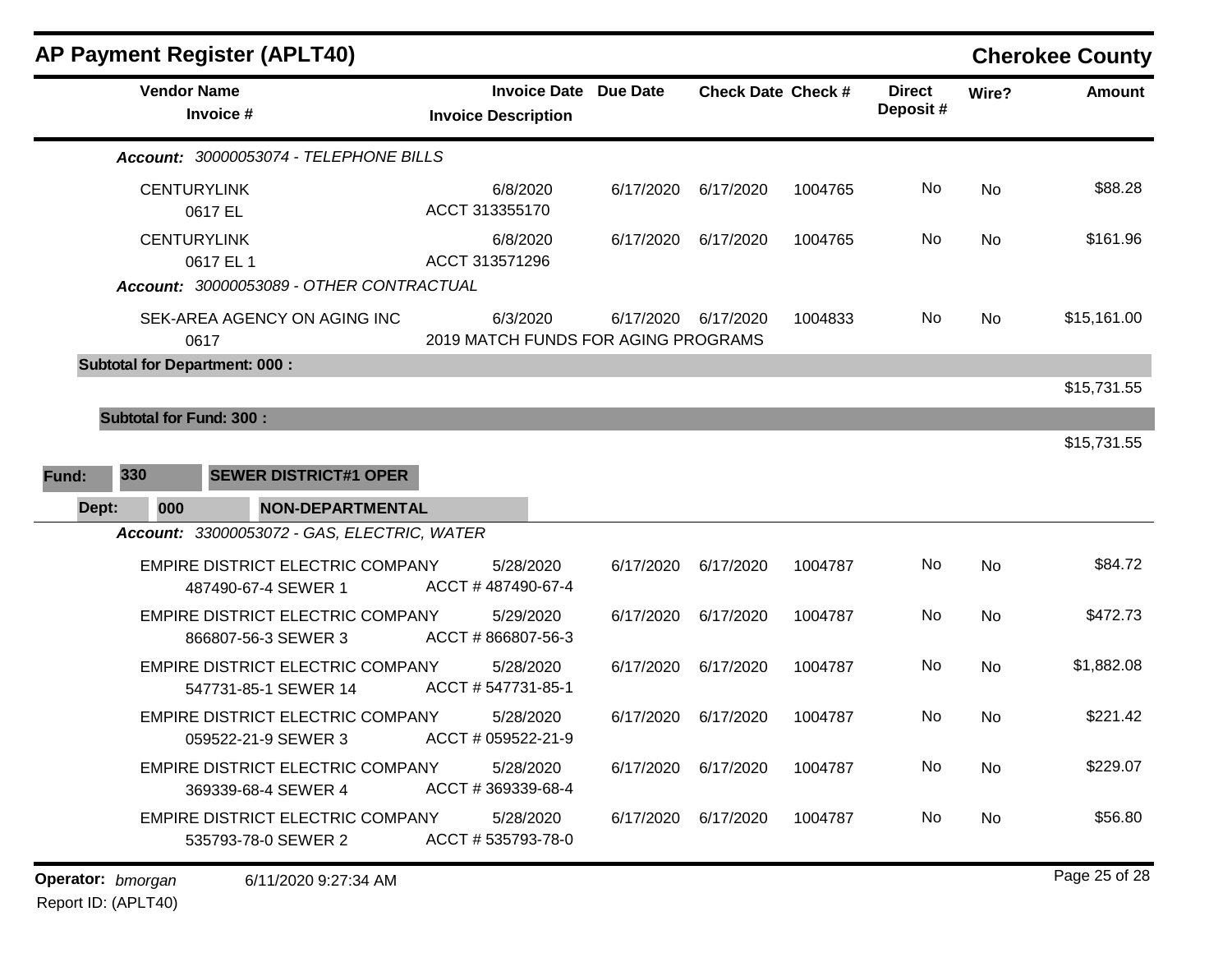|                                          |                                      | <b>AP Payment Register (APLT40)</b>                        |                                               |                           |           |                           |       |               | <b>Cherokee County</b> |
|------------------------------------------|--------------------------------------|------------------------------------------------------------|-----------------------------------------------|---------------------------|-----------|---------------------------|-------|---------------|------------------------|
| <b>Vendor Name</b><br>Invoice #          |                                      | <b>Invoice Date Due Date</b><br><b>Invoice Description</b> |                                               | <b>Check Date Check #</b> |           | <b>Direct</b><br>Deposit# | Wire? | <b>Amount</b> |                        |
|                                          |                                      | Account: 33000053074 - TELEPHONE BILLS                     |                                               |                           |           |                           |       |               |                        |
| <b>CENTURYLINK</b><br>438097159 SEWER 8  |                                      | 5/23/2020<br>ACCT #438097159                               | 6/17/2020                                     | 6/17/2020                 | 1004765   | No                        | No    | \$188.20      |                        |
|                                          |                                      | Account: 33000053089 - OTHER CONTRACTUAL                   |                                               |                           |           |                           |       |               |                        |
|                                          | <b>KDHE</b>                          | M-NE73-OO02 SEWER 1                                        | 6/3/2020<br>YEARLY SEWER PERMIT # M-NE73-OO02 | 6/17/2020                 | 6/17/2020 | 1004801                   | No    | No            | \$185.00               |
|                                          | <b>Subtotal for Department: 000:</b> |                                                            |                                               |                           |           |                           |       |               |                        |
|                                          |                                      |                                                            |                                               |                           |           |                           |       |               | \$3,320.02             |
|                                          | <b>Subtotal for Fund: 330:</b>       |                                                            |                                               |                           |           |                           |       |               |                        |
|                                          |                                      |                                                            |                                               |                           |           |                           |       |               | \$3,320.02             |
| 413<br>Fund:                             |                                      | <b>ATTORNEY APPLICATION</b>                                |                                               |                           |           |                           |       |               |                        |
| Dept:                                    | 000                                  | <b>NON-DEPARTMENTAL</b>                                    |                                               |                           |           |                           |       |               |                        |
|                                          |                                      | Account: 41300053029 - MISC SUPPLIES                       |                                               |                           |           |                           |       |               |                        |
|                                          | 0617 AT                              | EVAN'S HEALTH MART DRUG                                    | 6/8/2020<br><b>NARCAN</b>                     | 6/17/2020                 | 6/17/2020 | 1004789                   | No    | <b>No</b>     | \$1,187.50             |
|                                          | <b>Subtotal for Department: 000:</b> |                                                            |                                               |                           |           |                           |       |               |                        |
|                                          |                                      |                                                            |                                               |                           |           |                           |       |               | \$1,187.50             |
|                                          | <b>Subtotal for Fund: 413:</b>       |                                                            |                                               |                           |           |                           |       |               |                        |
|                                          |                                      |                                                            |                                               |                           |           |                           |       |               | \$1,187.50             |
| 460<br>Fund:                             | <b>VIN</b>                           |                                                            |                                               |                           |           |                           |       |               |                        |
| Dept:                                    | 000                                  | <b>NON-DEPARTMENTAL</b>                                    |                                               |                           |           |                           |       |               |                        |
|                                          |                                      | Account: 46000053300 - MISC PAID OUT                       |                                               |                           |           |                           |       |               |                        |
| <b>COMMERCE BANK</b><br>0617 SH5         |                                      | 6/9/2020<br>ACCT 0000-0198-5035                            | 6/17/2020                                     | 6/17/2020                 | 1004777   | No                        | No    | \$600.00      |                        |
| <b>COMMERCE BANK</b><br>0617 SH2         |                                      | 6/9/2020<br>ACCT 0000-0198-5019                            | 6/17/2020                                     | 6/17/2020                 | 1004777   | No                        | No    | \$500.00      |                        |
|                                          |                                      |                                                            |                                               |                           |           |                           |       |               | Page 26 of 28          |
| Operator: bmorgan<br>Report ID: (APLT40) |                                      | 6/11/2020 9:27:34 AM                                       |                                               |                           |           |                           |       |               |                        |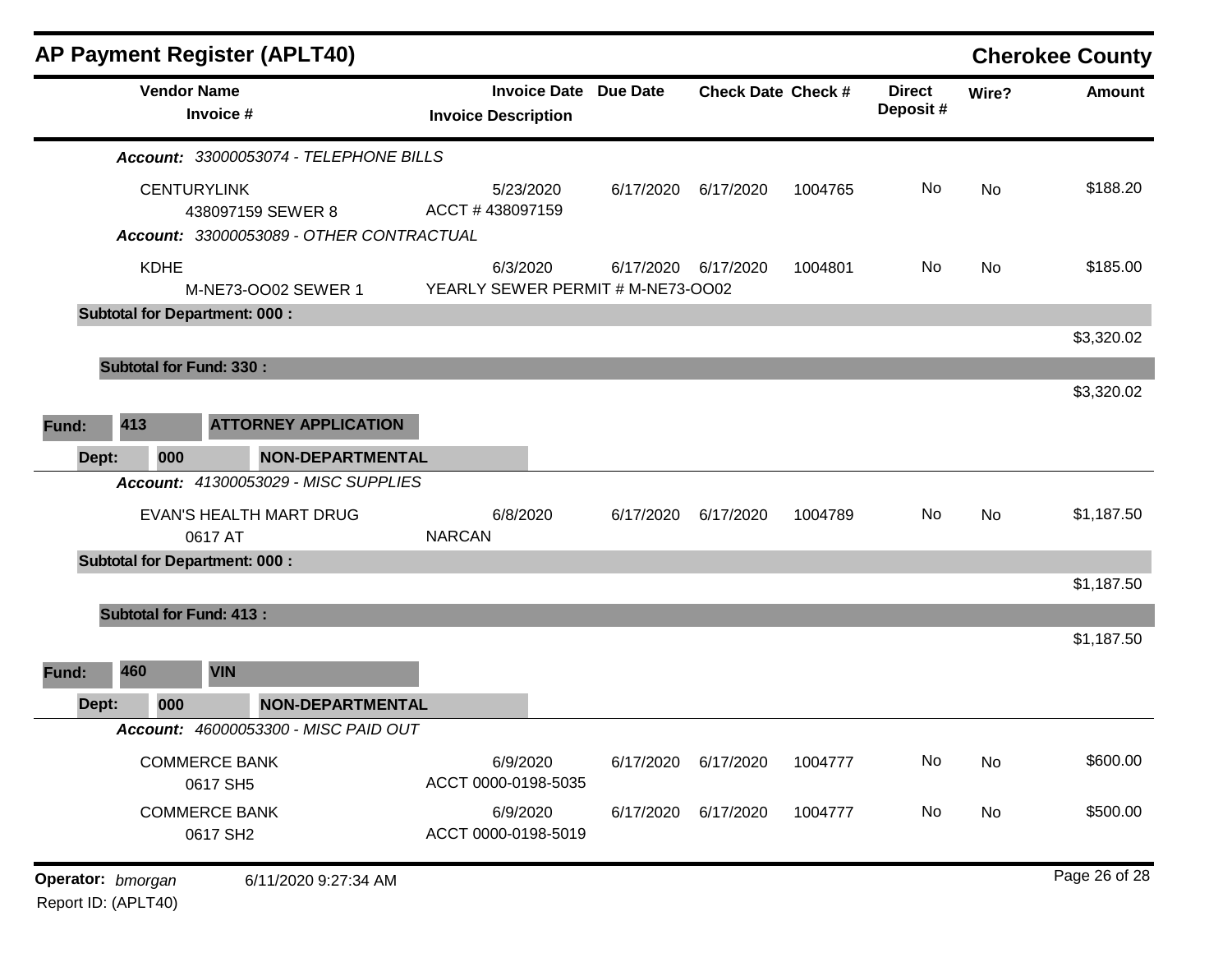| <b>AP Payment Register (APLT40)</b>  |                                                            |                                   |                           | <b>Cherokee County</b> |               |
|--------------------------------------|------------------------------------------------------------|-----------------------------------|---------------------------|------------------------|---------------|
| <b>Vendor Name</b><br>Invoice #      | <b>Invoice Date Due Date</b><br><b>Invoice Description</b> | <b>Check Date Check #</b>         | <b>Direct</b><br>Deposit# | Wire?                  | <b>Amount</b> |
| <b>Subtotal for Department: 000:</b> |                                                            |                                   |                           |                        |               |
|                                      |                                                            |                                   |                           |                        | \$1,100.00    |
| <b>Subtotal for Fund: 460:</b>       |                                                            |                                   |                           |                        |               |
|                                      |                                                            |                                   |                           |                        | \$1,100.00    |
|                                      |                                                            | Total for Bank 1 Account 1120298: |                           |                        | \$294,211.67  |
|                                      |                                                            | ***** Total Invoices Paid:        |                           |                        | \$294,211.67  |